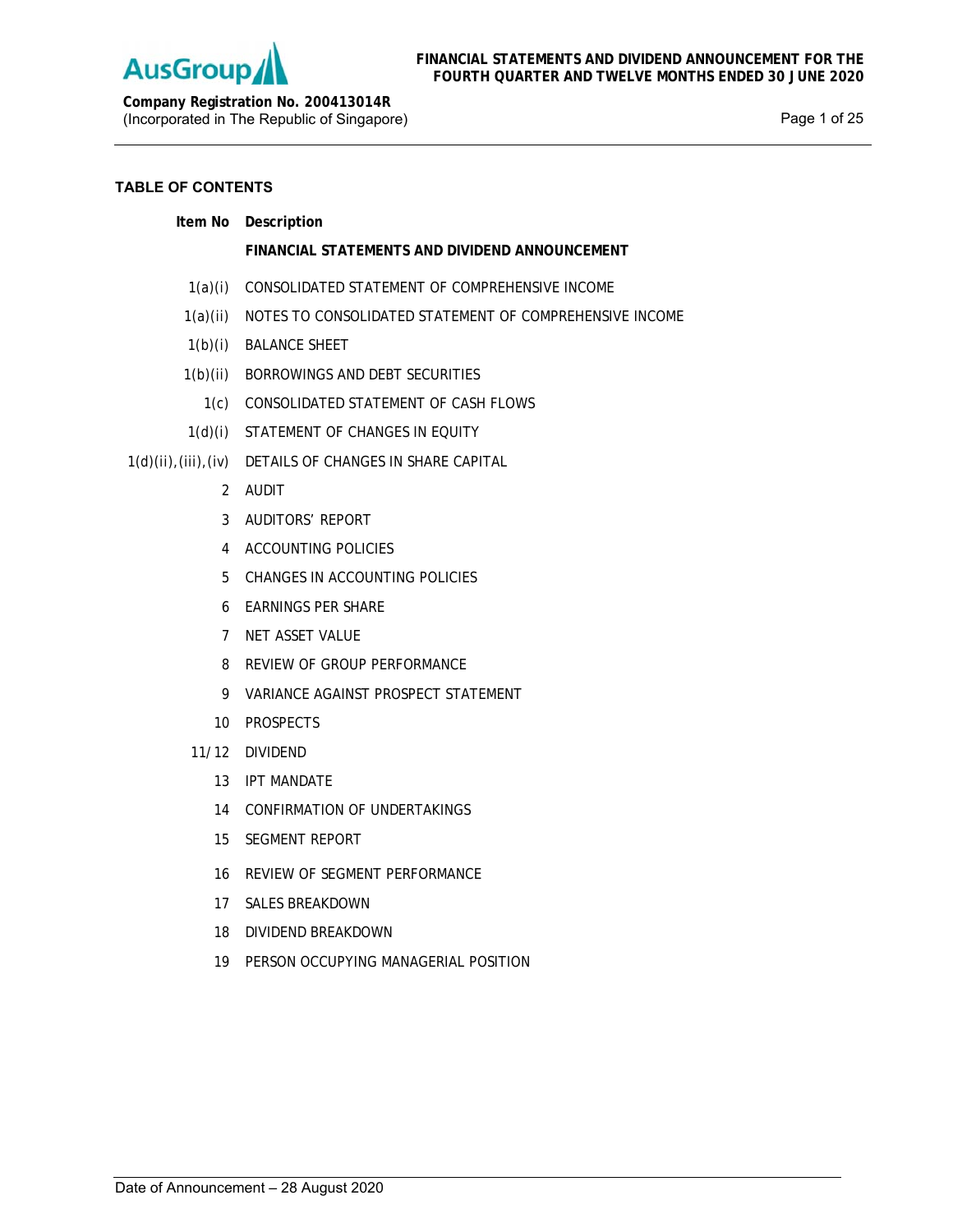

# **Company Registration No. 200413014R** (Incorporated in The Republic of Singapore) Page 2 of 25

# PART I INFORMATION REQUIRED FOR ANNOUNCEMENTS OF QUARTERLY (Q1, Q2, Q3 & Q4), HALF-YEAR **AND FULL YEAR RESULTS**

# **1(a) An income statement (for the group) together with a comparative statement for the corresponding period of the immediately preceding financial year**

# **1(a) (i) CONSOLIDATED STATEMENT OF COMPREHENSIVE INCOME**

*(Amounts expressed in thousands of Australian Dollar ("AU\$") currency)*  **These statements have not been audited.** 

|                                                           | <b>GROUP</b> |           | $+/(-)$ | <b>GROUP</b> |            | $+/(-)$ |
|-----------------------------------------------------------|--------------|-----------|---------|--------------|------------|---------|
|                                                           | 40 2020      | 4Q 2019*  | %       | FY 2020      | FY 2019*   | %       |
|                                                           | AU\$'000     | AU\$'000  |         | AU\$'000     | AU\$'000   |         |
| Continuing operations                                     |              |           |         |              |            |         |
| Revenue                                                   | 37,965       | 75,038    | (49.4)  | 262,789      | 286,250    | (8.2)   |
| Cost of sales                                             | (40, 312)    | (77, 156) | (47.8)  | (251, 262)   | (265, 148) | (5.2)   |
| Gross (loss)/profit                                       | (2, 347)     | (2, 118)  | 10.8    | 11,527       | 21,102     | (45.4)  |
| Gross margin                                              | $-6.2%$      | $-2.8%$   |         | 4.4%         | 7.4%       |         |
| Other operating income                                    | 658          | 6,052     | (89.1)  | 1,420        | 9,291      | (84.7)  |
| Other operating costs                                     | (3,677)      | (2,985)   | 23.2    | (10,096)     | (13,086)   | (22.8)  |
| ** Administrative expenses                                | (3,924)      | (4, 439)  | (11.6)  | (8, 397)     | (11, 248)  | (25.3)  |
| Marketing and distribution expenses                       | (226)        | (507)     | (55.4)  | (1, 328)     | (2, 219)   | (40.2)  |
| (Loss)/profit from operations                             | (9, 516)     | (3,997)   | 138.1   | (6, 874)     | 3,840      | N.M.    |
| *Finance (costs)/income                                   | (1, 412)     | 4,150     | (134.0) | (5, 791)     | (1,506)    | N.M.    |
| Net gain on partial debt restructure                      |              | 288       | (100.0) |              | 854        | (100.0) |
| (Loss)/profit before income tax                           | (10, 928)    | 441       | N.M.    | (12,665)     | 3,188      | N.M.    |
| Income tax expense                                        | (80)         | (410)     | (80.5)  | (917)        | (1, 226)   | (25.2)  |
| (Loss)/profit from continuing operations                  | (11,008)     | 31        | N.M.    | (13, 582)    | 1,962      | N.M.    |
| Discontinued operations                                   |              |           |         |              |            |         |
| Profit/(loss) from discontinued operations, net of tax    | 3,811        | (120)     | N.M.    | 3,940        | 337        | N.M.    |
| Net (loss)/profit for the period                          | (7, 197)     | (89)      |         | (9,642)      | 2,299      |         |
| Net (loss)/profit %                                       | $-19.0%$     | $-0.1%$   |         | $-3.7%$      | 0.8%       |         |
| (Loss)/earnings per ordinary share attributable to equity |              |           |         |              |            |         |
| holders of the Company (AU\$ cents per share)             |              |           |         |              |            |         |
| - basic                                                   | (0.24)       | 0.00      | N.M.    | (0.32)       | 0.10       | N.M.    |
| - diluted                                                 | (0.24)       | 0.00      | N.M.    | (0.32)       | 0.10       | N.M.    |

\* Prior periods' consolidated statement of comprehensive income and accompanying notes have been represented following dissolution of subsidiaries being classified as discontinued operations. Refer to note 5 for further details.

\*\*The amount includes the effect of adoption of SFRS(I) 16.

N.M. not meaningful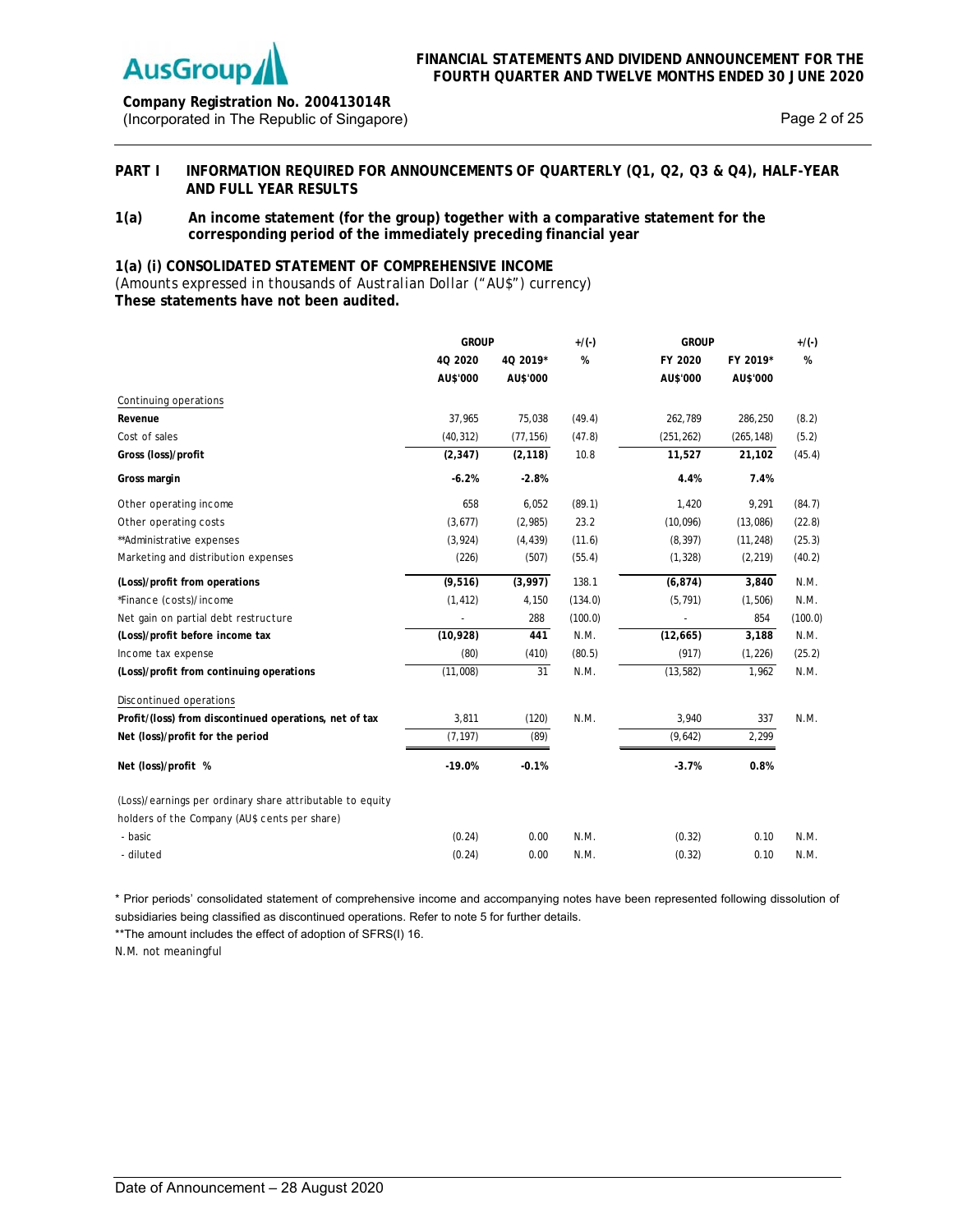

**Company Registration No. 200413014R** (Incorporated in The Republic of Singapore) and the extra set of 25 and 25 and 25 and 25 and 25 and 25 and 25 and 25 and 25 and 25 and 25 and 25 and 25 and 25 and 25 and 25 and 25 and 25 and 25 and 25 and 25 and 25 and 25

# **1(a) (i) CONSOLIDATED STATEMENT OF COMPREHENSIVE INCOME (CONTINUED)**

|                                                                       | <b>GROUP</b>        |                      | $+/(-)$<br><b>GROUP</b> |                     | $+/(-)$                  |         |
|-----------------------------------------------------------------------|---------------------|----------------------|-------------------------|---------------------|--------------------------|---------|
|                                                                       | 40 2020<br>AU\$'000 | 40 2019*<br>AU\$'000 | %                       | FY 2020<br>AU\$'000 | FY 2019*<br>AU\$'000     | %       |
| (Loss)/profit for the period                                          | (7.197)             | (89)                 | N.M.                    | (9,642)             | 2.299                    | N.M.    |
| Items that are or may be reclassified subsequently to profit or loss: |                     |                      |                         |                     |                          |         |
| Currency translation differences - current year                       | 5,978               | 2.003                | N.M.                    | 13                  | 678                      | (98.1)  |
| Currency translation differences - dissolved entities                 | (3,814)             |                      | N.M.                    | (3, 814)            | $\overline{\phantom{a}}$ | N.M.    |
| Other comprehensive income/(loss) for the period                      | 2.164               | 2.003                | N.M.                    | (3,801)             | 678                      | (660.6) |
| Total comprehensive (loss)/income for the period                      | (5,033)             | 1.914                | N.M.                    | (13, 443)           | 2.977                    | N.M.    |

# **1(a)(ii) NOTES TO CONSOLIDATED STATEMENT OF COMPREHENSIVE INCOME**

## **A. PROFIT/(LOSS) FROM OPERATIONS**

**The following items have been included in determining the profit/(loss) before taxation** 

|                                                         | <b>GROUP</b> |                          | $+$ /(-) |          | <b>GROUP</b>     |         |
|---------------------------------------------------------|--------------|--------------------------|----------|----------|------------------|---------|
|                                                         | 40 20 20     | 4Q 2019*                 | %        |          | FY 2020 FY 2019* | %       |
|                                                         | AU\$'000     | AU\$'000                 |          | AU\$'000 | AU\$'000         |         |
| Other operating income                                  |              |                          |          |          |                  |         |
| Interest income                                         | 21           | 54                       | (61.1)   | 95       | 354              | (73.2)  |
| Profit/(loss) on sale of property, plant and equipment  | 471          | (447)                    | (205.4)  | 922      | 1,043            | (11.6)  |
| Other income                                            | 289          | 461                      | (37.3)   | 537      | 1,118            | (52.0)  |
| Bad debts recovery                                      |              | 440                      | (100.0)  |          | 440              | (100.0) |
| Recovery of costs incurred from related party           |              | 6,000                    | (100.0)  |          | 6,000            | (100.0) |
| Foreign exchange (loss)/gain                            | (123)        | (456)                    | N.M.     | (134)    | 336              | N.M.    |
| Total other operating income                            | 658          | 6,052                    | (89.1)   | 1,420    | 9,291            | (84.7)  |
| Amortisation and depreciation                           |              |                          |          |          |                  |         |
| Depreciation of property, plant & equipment included in |              |                          |          |          |                  |         |
| cost of sales                                           | 548          | 1,140                    | (51.9)   | 3,499    | 5,103            | (31.4)  |
| Depreciation of right-of-use assets included in cost of |              |                          |          |          |                  |         |
| sales**                                                 | 322          | $\overline{\phantom{0}}$ | N.M.     | 832      | $\blacksquare$   | N.M.    |
| Amortisation of intangible assets included in cost of   |              |                          |          |          |                  |         |
| sales                                                   | 200          | 83                       | 141.0    | 799      | 799              | N.M.    |
| Depreciation of property, plant & equipment included in |              |                          |          |          |                  |         |
| administrative expenses                                 | 387          | 392                      | (1.3)    | 1,624    | 729              | 122.8   |
| Depreciation of right-of-use assets included in         |              |                          |          |          |                  |         |
| administrative expenses**                               | 360          | Ξ.                       | N.M.     | 1,652    |                  | N.M.    |
| Amortisation of intangible assets included in           |              |                          |          |          |                  |         |
| administrative expenses                                 | 98           | 35                       | 180.0    | 384      | 149              | 157.7   |
| Total amortisation and depreciation                     | 1,915        | 1,650                    | 16.1     | 8.790    | 6,780            | 29.6    |

\*\*The amount includes the effect of adoption of SFRS(I) 16.

N.M. not meaningful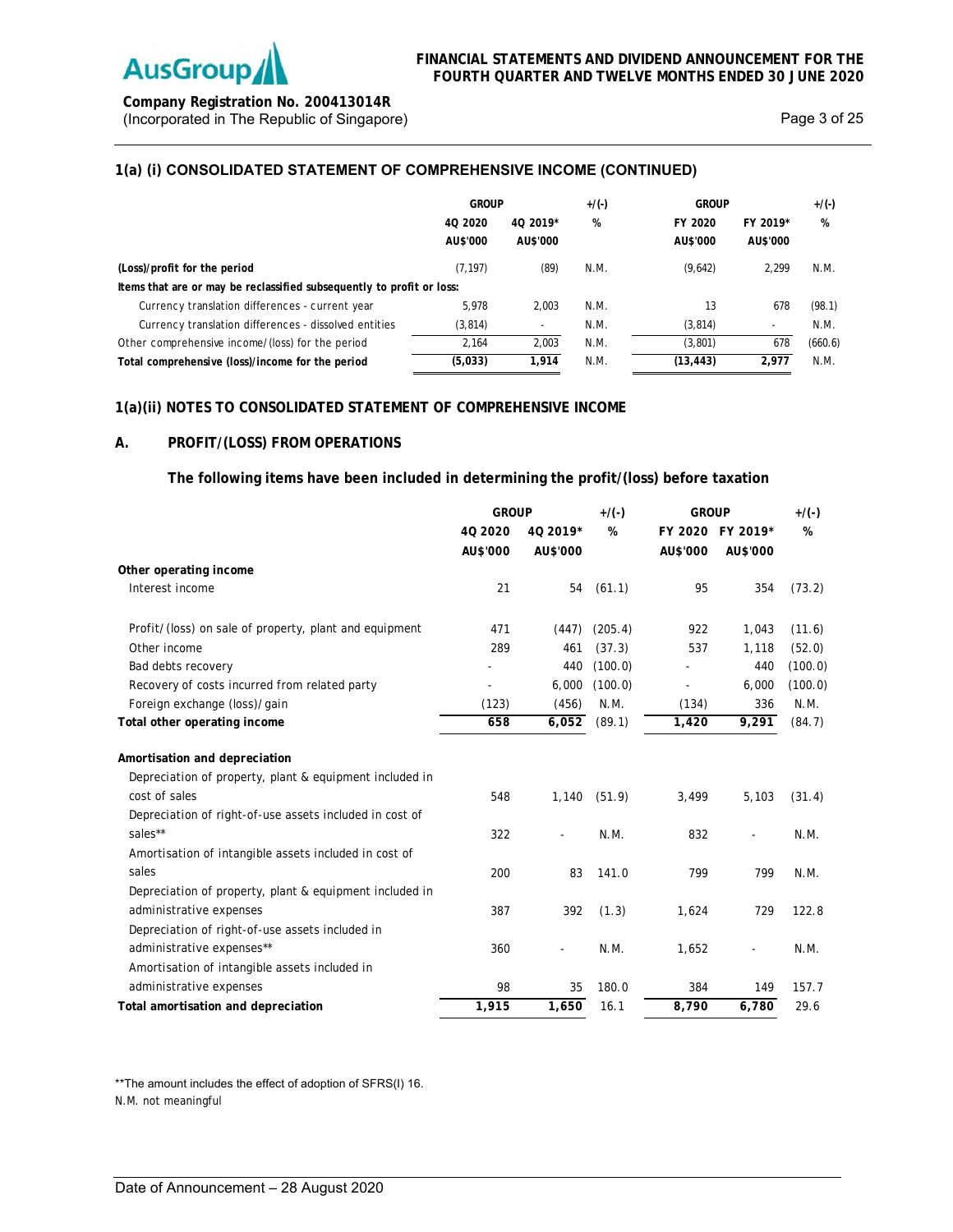

**Company Registration No. 200413014R** (Incorporated in The Republic of Singapore) and the extra set of 25 Page 4 of 25

# **1(a) (ii) NOTES TO CONSOLIDATED STATEMENT OF COMPREHENSIVE INCOME (CONTINUED)**

# **A. PROFIT/(LOSS) FROM OPERATIONS (CONTINUED)**

|                                                         | <b>GROUP</b>         |                          |      |                     | $+/(-)$              | <b>GROUP</b> |  | $+$ /(-) |
|---------------------------------------------------------|----------------------|--------------------------|------|---------------------|----------------------|--------------|--|----------|
|                                                         | 40 20 20<br>AU\$'000 | 40 2019*<br>AU\$'000     | %    | FY 2020<br>AU\$'000 | FY 2019*<br>AU\$'000 | %            |  |          |
| Employee share and share option scheme expense          | 106                  |                          | N.M. | 410                 | (22)                 | N.M.         |  |          |
| Redundancy cost associated with the effects of COVID-19 | 1,253                |                          | N.M. | 1,946               |                      | N.M.         |  |          |
| Impairment of receivables                               | 484                  | 310                      | 56.1 | 900                 | 4,335                | N.M.         |  |          |
| Allowance for foreseeable contract losses               |                      | 4.239                    | N.M. |                     | 4.239                | N.M.         |  |          |
| Federal Government subsidy for Covid-19 relief          |                      |                          |      |                     |                      |              |  |          |
| Subsidy in cost of sales                                | 2.058                | $\overline{\phantom{a}}$ | N.M. | 2.058               |                      | N.M.         |  |          |
| Subsidy included in administrative expenses             | 612                  |                          | N.M. | 612                 |                      | N.M.         |  |          |
| Total Federal Government subsidy for Covid-19 relief    | 2.670                |                          | N.M. | 2,670               |                      | N.M.         |  |          |

# **B. FINANCE COSTS / (INCOME)**

|                                                      | 40 20 20 | 40 2019* | %       |          | FY 2020 FY 2019* | %       |
|------------------------------------------------------|----------|----------|---------|----------|------------------|---------|
|                                                      | AU\$'000 | AU\$'000 |         | AU\$'000 | AU\$'000         |         |
|                                                      |          |          |         |          |                  |         |
| Note interest                                        | 717      | 506      | (5.7)   | 2.684    | 4,070            | (34.1)  |
| Bank and shareholder loan interest                   | 284      | 760      | 317.6   | 889      | 2,720            | (67.3)  |
| Bank fess                                            | 51       | 68       | (100.9) | 138      | 151              | (8.6)   |
| Remission of interest charges                        | ٠        | (5, 520) | (100.0) | ۰        | (5, 520)         | (100.0) |
| Bank quarantee fees                                  | 65       | 36       | 80.6    | 251      | 79               | N.M.    |
| Lease-related interest expenses - SFRS(I)16 (Note 5) | 283      | $\sim$   | N.M.    | 1.035    | ۰                | N.M.    |
| Foreign exchange loss on shareholder loan            | 12       |          |         | 794      |                  |         |
| Finance leases and hire purchase                     |          |          | N.M.    |          | 6                | N.M.    |
| Total finance costs / (income)                       | 1,412    | (4.150)  | N.M.    | 5.791    | 1,506            | N.M.    |

# **C. INCOME TAX EXPENSE**

|                                   | <b>GROUP</b> |          |         | <b>GROUP</b> |          |         |
|-----------------------------------|--------------|----------|---------|--------------|----------|---------|
|                                   | 40 2020      | 40 2019  |         | FY 2020      | FY 2019  |         |
|                                   | AU\$'000     | AU\$'000 |         | AU\$'000     | AU\$'000 |         |
| Income tax expense                |              |          |         |              |          |         |
| - current year                    |              | (103)    | (100.0) |              | (103)    | (100.0) |
| Withholding tax expense:          |              |          |         |              |          |         |
| - current year                    | (80)         | (307)    | (73.9)  | (917)        | (1, 123) | (18.3)  |
|                                   | (80)         | (410)    | (80.5)  | (917)        | (1, 226) | (25.2)  |
| Income tax expense percentage (%) | $-0.7%$      | 127.7%   |         | $-7.3%$      | 34.8%    |         |
| Tax expense                       | (80)         | (410)    | (80.5)  | (917)        | (1, 226) | (25.2)  |
| Total income tax expense          | (80)         | (410)    | (80.5)  | (917)        | (1, 226) | (25.2)  |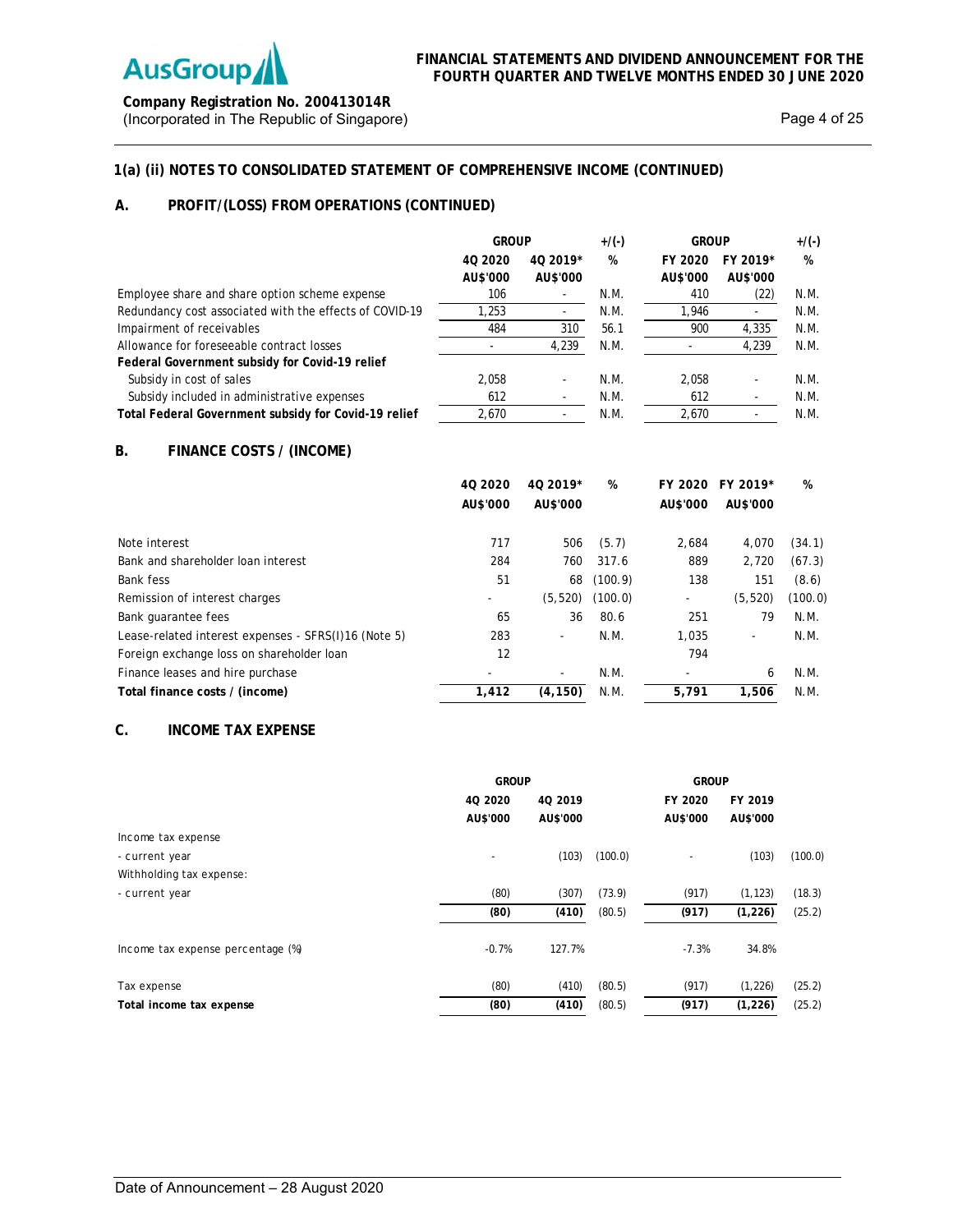

**Company Registration No. 200413014R** (Incorporated in The Republic of Singapore) and the extra set of 25 page 5 of 25

# **1(b)(i) A balance sheet (for the issuer and group), together with a comparative statement as at the end of the immediately preceding financial year**

|                                             | Group      | Group      | Company    | Company    |
|---------------------------------------------|------------|------------|------------|------------|
|                                             | As at      | As at      | As at      | As at      |
|                                             | 30/06/2020 | 30/06/2019 | 30/06/2020 | 30/06/2019 |
|                                             | AU\$'000   | AU\$'000   | AU\$'000   | AU\$'000   |
| <b>CURRENT ASSETS</b>                       |            |            |            |            |
| Cash and cash equivalents                   | 22,801     | 17,173     | 563        | 3,442      |
| Trade receivables                           | 35,242     | 65,388     |            |            |
| Other receivables and prepayments           | 4,711      | 4,486      | 760        | 689        |
| Inventories                                 | 3,880      | 1,735      |            |            |
| <b>Total current assets</b>                 | 66,634     | 88,782     | 1,323      | 4,131      |
| <b>NON-CURRENT ASSETS</b>                   |            |            |            |            |
| Property, plant and equipment               | 93,869     | 85,084     |            |            |
| Goodwill                                    | 10,994     | 10,994     |            |            |
| Intangible assets                           | 33,559     | 34,121     |            |            |
| Other receivables and prepayments           | 864        |            |            |            |
| Due from subsidiaries                       |            |            | 66,439     | 61,941     |
| Investments in subsidiaries                 |            |            | 87,657     | 88,261     |
| Total non-current assets                    | 139,286    | 130,199    | 154,096    | 150,202    |
| Total assets                                | 205,920    | 218,981    | 155,419    | 154,333    |
| <b>CURRENT LIABILITIES</b>                  |            |            |            |            |
| Trade payables                              | 6,108      | 15,579     |            |            |
| Other payables                              | 21,188     | 22,750     | 755        | 766        |
| Due to subsidiaries                         |            |            | 11,485     | 8,196      |
| <b>Borrowings</b>                           | 7,214      | 7,306      | 4,996      | 6,928      |
| Lease liabilities - SFRS(I) 16 (Note 5)     | 1,853      |            |            |            |
| Accruals for other liabilities and charges  | 2,665      | 5,115      |            |            |
| Current income tax liabilities              | 104        | 851        | 359        | 310        |
| Provisions                                  |            | 166        |            |            |
| <b>Total current liabilities</b>            | 39,132     | 51,767     | 17,595     | 16,200     |
| <b>NON-CURRENT LIABILITIES</b>              |            |            |            |            |
| Deferred income tax liabilities             | 627        | 736        |            |            |
| <b>Borrowings</b>                           | 68,182     | 67,611     | 67,751     | 67,611     |
| Lease liabilities - SFRS(I) 16 (Note 5)     | 12,349     |            |            |            |
| Accruals for other liabilities and charges  | 746        | 950        |            |            |
| Total non-current liabilities               | 81,904     | 69,297     | 67,751     | 67,611     |
| <b>Total liabilities</b>                    | 121,036    | 121,064    | 85,346     | 83,811     |
| <b>EQUITY</b>                               |            |            |            |            |
| Capital and reserves attributable to equity |            |            |            |            |
| holders of the Company                      |            |            |            |            |
| Share capital                               | 216,349    | 216,349    | 216,349    | 216,349    |
| Capital reserve                             | (163)      | (163)      | (163)      | (163)      |
| Share-based payment reserve                 | 5,848      | 5,438      | 5,848      | 5,438      |
| Foreign currency translation reserve        | 15,106     | 18,907     | 27,564     | 27,918     |
| Accumulated losses                          | (152, 256) | (142, 614) | (179, 525) | (179, 020) |
| Total equity                                | 84,884     | 97,917     | 70,073     | 70,522     |
| Total liabilities and equity                | 205,920    | 218,981    | 155,419    | 154,333    |
|                                             |            |            |            |            |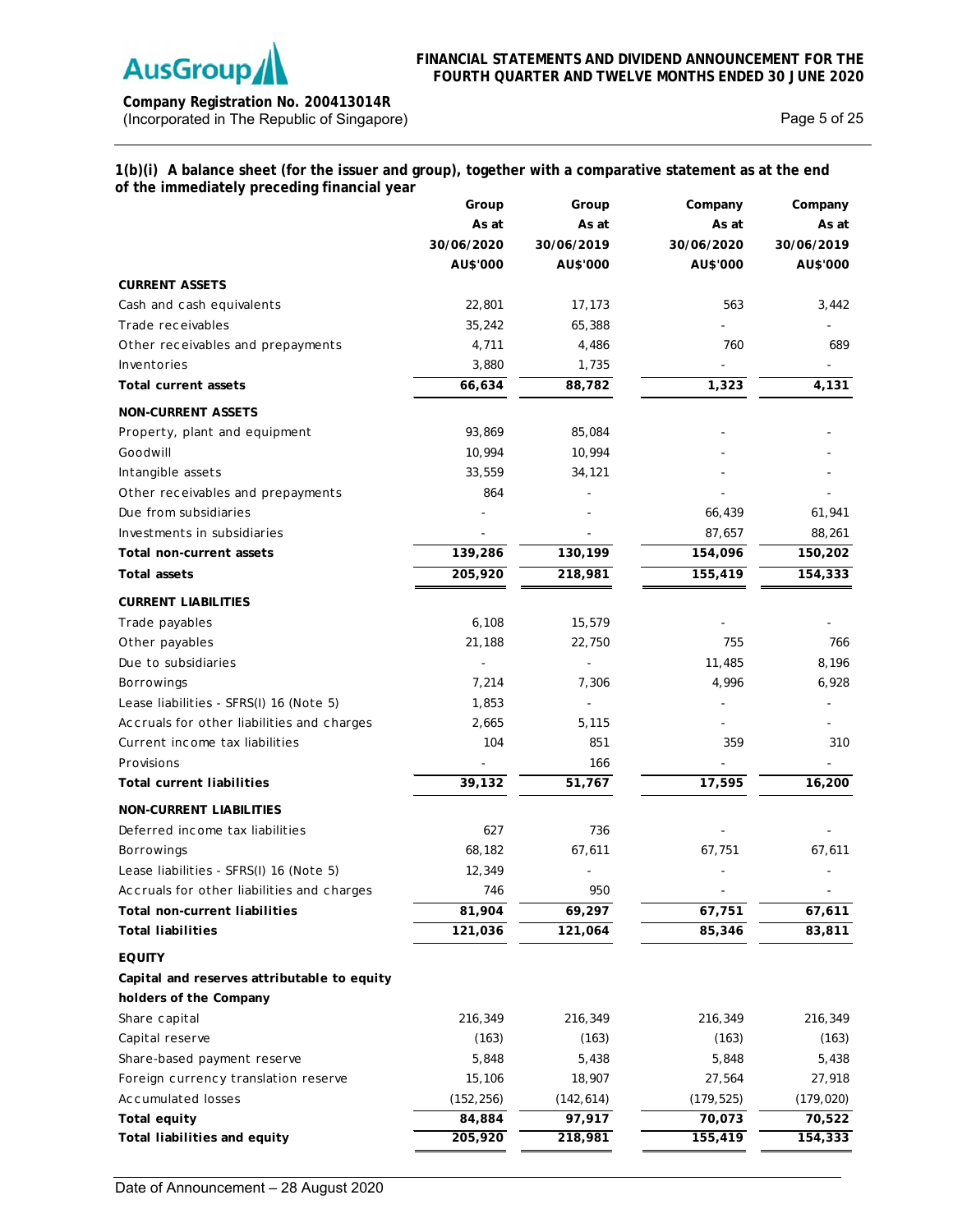

**Company Registration No. 200413014R** (Incorporated in The Republic of Singapore) **Page 6** of 25

# **1(b)(ii) Aggregate amount of group's borrowings and debt securities**

|                                       | 30/06/2020 |                          | 30/06/2019 |           |  |
|---------------------------------------|------------|--------------------------|------------|-----------|--|
|                                       | AU\$'000   | AU\$'000                 | AU\$'000   | AU\$'000  |  |
|                                       | Secured    | Unsecured                | Secured    | Unsecured |  |
| Amount repayable in one year or less, |            |                          |            |           |  |
| or on demand                          | 7,214      |                          | 7,306      |           |  |
| Amount repayable after one year       | 41,701     | 26,481                   | 41,885     | 25,726    |  |
| Borrowings Summary                    |            |                          |            |           |  |
|                                       | 30/06/2020 | 30/06/2019               |            |           |  |
|                                       | AU\$'000   | AU\$'000                 |            |           |  |
| Multi Currency Notes                  | 41,270     | 41,308                   |            |           |  |
| DBS Term Loan - USD                   |            | $\overline{\phantom{a}}$ |            |           |  |
| DBS Term Loan - AUD                   | 4,996      | 7,505                    |            |           |  |
| Shareholder Loan                      | 26,481     | 25,726                   |            |           |  |
| Insurance / software funding          | 2,649      | 378                      |            |           |  |
| Total borrowings                      | 75,396     | 74,917                   |            |           |  |

# Multi Currency Notes ("Notes")

The Notes (AU\$41.3m) are a non-current liability and are secured.

The key terms of Notes are:

- maturity date is 3 December 2022; and
- interest will be paid monthly at a rate of 5% per annum from 3 December 2018, 6% per annum from 3 December 2019 and 7% per annum from 3 December 2020.

## Loans from DBS Bank Ltd

The DBS short-term loan was refinanced in Q2 FY2020 by the Revolving Credit Facility. DBS also provides bank guarantee facilities to the Group to support performance bonds and financial guarantees provided to the Group's clients.

In Q2 FY2020 the Company secured a Revolving Credit Facility ("RCF") from DBS bank and at 30 June 2020 \$5.0 million was drawn under this facility. The RCF refinanced the DBS Short Term Loan - SGD which gave the Group access to additional working capital until 30 December 2020. With respect to the RCF and DBS short term loan – SGD, the Group has breached one covenant on its debt facilities during the quarter, however, it has received a waiver for this breach from its principal banker.

## Loan from related party (shareholder loan)

The repayment date of the loan from Ezion Holdings Limited ("Ezion") is until after 31 October 2023 hence the loan is classified as a non-current liability. At 30 June 2020 the amount owing on the loan by the Company to Ezion was AU\$26.5m (30 June 2019: AU\$25.7m) and is unsecured. The shareholder loan increased by AU\$0.8m in FY2020 due primarily to the capitalisation of interest expenses during the year.

## Surety bond facility from Vero

The Group holds a AU\$30.0m Surety bond facility with Vero to ensure the Group maintains its bonding capacity for bid bonds, performance bonds and financial guarantees. At 30 June 2020, \$14.2m (30 June 2019: AU\$12.6 m) was drawn under this facility.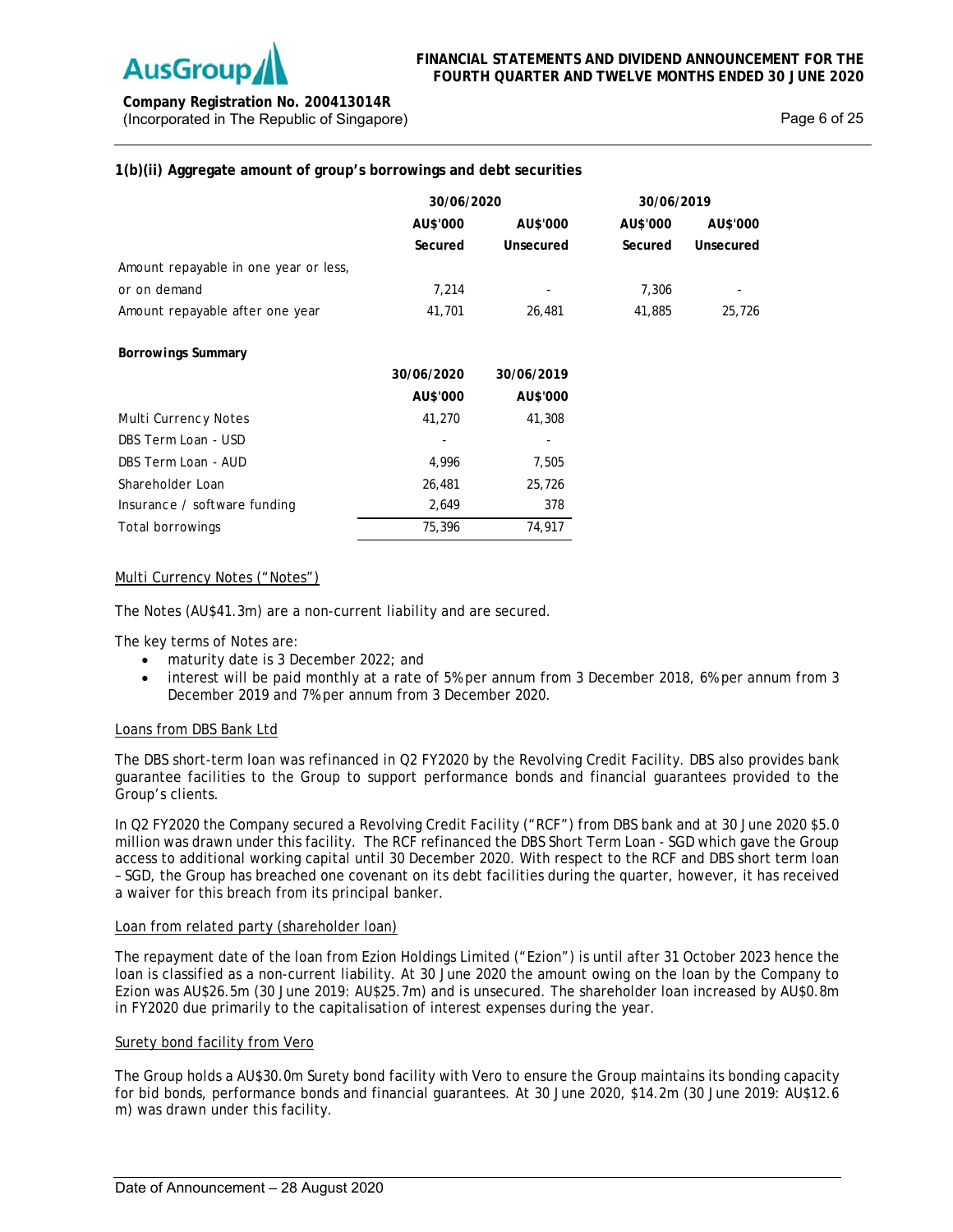

# **Company Registration No. 200413014R** (Incorporated in The Republic of Singapore) and the extra set of 25 Page 7 of 25

1(c) A consolidated statement of cash flows (for the group), together with a comparative statement for the corresponding period of the immediately preceding financial year.

|                                                              | <b>GROUP</b><br>40 20 20<br>AU\$'000 | <b>GROUP</b><br>4Q 2019<br>AU\$'000 | <b>GROUP</b><br>FY 2020<br>AU\$'000 | <b>GROUP</b><br>FY 2019<br>AU\$'000 |
|--------------------------------------------------------------|--------------------------------------|-------------------------------------|-------------------------------------|-------------------------------------|
| Cash flows from operating activities                         |                                      |                                     |                                     |                                     |
| (Loss) / profit after taxation                               | (7, 197)                             | (89)                                | (9,642)                             | 2,299                               |
| Add / (less) adjustments for:                                |                                      |                                     |                                     |                                     |
| Depreciation of property, plant and equipment                | 935                                  | 1,532                               | 5,123                               | 5,832                               |
| Amortisation of intangible assets                            | 298                                  | 118                                 | 1,183                               | 948                                 |
| Depreciation of right-of-use assets                          | 682                                  |                                     | 2,484                               |                                     |
| Employee share and share option scheme expense               | 106                                  |                                     | 410                                 | (22)                                |
| Impairment loss on trade receivables and contract assets     | 484                                  | 310                                 | 900                                 | 4,335                               |
| Bad debts recovery                                           |                                      | (862)                               |                                     | (862)                               |
| Foreign exchange gain arisen from dissolution                | (3, 814)                             |                                     | (3, 814)                            | $\overline{a}$                      |
| Allowance for foreseeable contract losses                    | $\overline{a}$                       | 4,239                               |                                     | 4,239                               |
| Net foreign exchange differences                             | (581)                                | (166)                               | 449                                 | (854)                               |
| (Profit) / loss on disposal of property, plant and equipment | (471)                                | 477                                 | (922)                               | (1, 013)                            |
| Gain on partial debt restructure                             |                                      | (288)                               |                                     | (854)                               |
| Recovery of costs incurred from related party                |                                      | (6,000)                             |                                     | (6,000)                             |
| Interest income                                              | (21)                                 | (54)                                | (95)                                | (354)                               |
| Finance costs / (income)                                     | 1,409                                | (4,088)                             | 5,791                               | 1,564                               |
| Income tax expense                                           | 80                                   | 410                                 | 917                                 | 1,226                               |
| Operating cash flows before working capital changes          | (8,090)                              | (4, 461)                            | 2,784                               | 10,484                              |
| Changes in operating assets and liabilities                  |                                      |                                     |                                     |                                     |
| Trade receivables and contract assets                        | 36,792                               | 36,083                              | 29,246                              | 24,092                              |
| Other receivables and prepayments                            | (859)                                | 3,512                               | (1,089)                             | 3,892                               |
| Inventories                                                  | 545                                  | 1,213                               | (2, 146)                            | 2,430                               |
| Trade payables and other payables                            | (5,960)                              | (15, 653)                           | (9, 471)                            | (25, 710)                           |
| Accruals                                                     | (4, 918)                             | (20, 771)                           | (4, 964)                            | (36, 109)                           |
| Cash generated from /(used in) operations                    | 17,510                               | (77)                                | 14,360                              | (20, 921)                           |
| Interest paid                                                | (869)                                | (1, 348)                            | (4, 377)                            | (6, 884)                            |
| Interest received                                            | 21                                   | 54                                  | 95                                  | 354                                 |
| Income tax paid                                              | (351)                                | (203)                               | (1, 188)                            | (1,019)                             |
| Net cash generated from / (used in) operating activities     | 16,311                               | (1, 574)                            | 8,890                               | (28, 470)                           |
| Cash flows from investing activities                         |                                      |                                     |                                     |                                     |
| Proceeds from disposal of property, plant and equipment      | 729                                  | 934                                 | 1,523                               | 4,443                               |
| Purchase of property, plant and equipment                    | 52                                   | (3, 480)                            | (720)                               | (4, 783)                            |
| Purchase of intangible assets                                | (543)                                | (316)                               | (623)                               | (655)                               |
| Net cash generated from / (used in) investing activities     | 238                                  | (2,862)                             | 180                                 | (995)                               |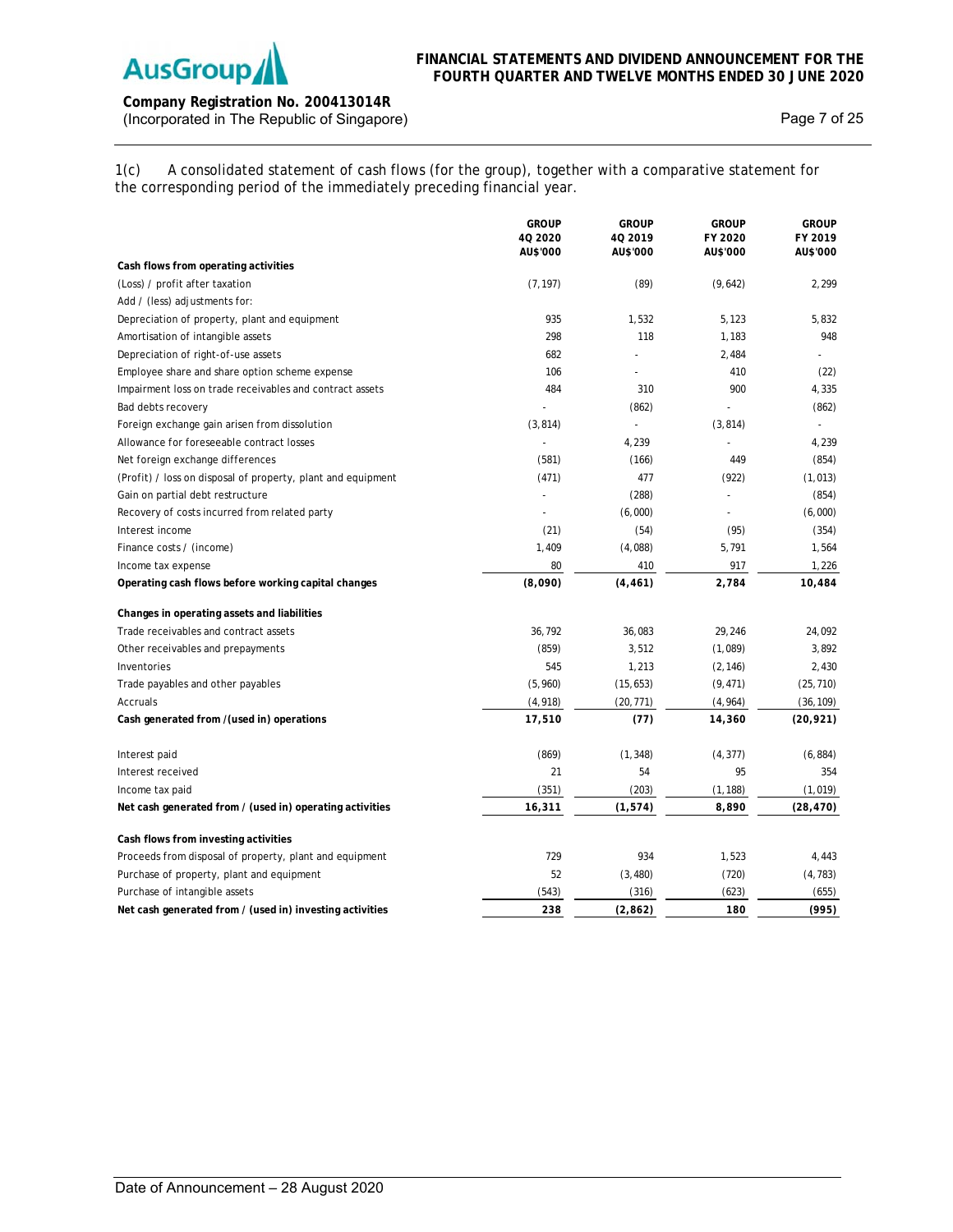

**Company Registration No. 200413014R** (Incorporated in The Republic of Singapore) and the extra set of 25 and 25 and 25

| 1(c) Consolidated Statement of Cash Flows (continued)    |              |              |              |              |
|----------------------------------------------------------|--------------|--------------|--------------|--------------|
|                                                          | <b>GROUP</b> | <b>GROUP</b> | <b>GROUP</b> | <b>GROUP</b> |
|                                                          | 40 20 20     | 40 2019      | FY 2020      | FY 2019      |
|                                                          | AU\$'000     | AU\$'000     | AU\$'000     | AU\$'000     |
| Cash flows from financing activities                     |              |              |              |              |
| Repayment of insurance / software funding                | (1, 816)     | (760)        | (8, 819)     | (2, 868)     |
| Proceeds from insurance / software funding               | 3,452        | 452          | 11,090       | 2,232        |
| Proceeds from borrowings                                 |              |              | 7,500        |              |
| Repayment of borrowings                                  | (4, 858)     | (2, 295)     | (10, 169)    | (37, 034)    |
| Proceeds from issue of share capital                     |              |              |              | 46,350       |
| Payment of lease liabilities                             | (853)        |              | (3, 112)     |              |
| Release / (withholding) of restricted cash               | 1,000        | (213)        | 1,000        | (1, 463)     |
| Net cash (used in) / generated from financing activities | (3,075)      | (2, 816)     | (2, 510)     | 7,217        |
| Net increase / (decrease) in cash and cash equivalents   | 13,474       | (7, 252)     | 6,560        | (22, 248)    |
| Effect of exchange rate fluctuations on cash held        | (47)         | (140)        | 68           | 112          |
| Net increase / (decrease) in cash held                   | 13,427       | (7, 392)     | 6,628        | (22, 136)    |
| Cash and cash equivalents at beginning of period         | 7,661        | 21,852       | 14,460       | 36,596       |
| Cash and cash equivalents at end of period               | 21,088       | 14,460       | 21,088       | 14,460       |
| Cash and cash equivalents represented by                 |              |              |              |              |
| Cash and bank balances                                   | 22,801       | 17,173       | 22,801       | 17,173       |
| *Restricted cash                                         | (1, 713)     | (2, 713)     | (1, 713)     | (2, 713)     |
| Total cash and cash equivalents at end of period         | 21,088       | 14,460       | 21,088       | 14,460       |

\*The amount represents cash security held for bank guarantees issued.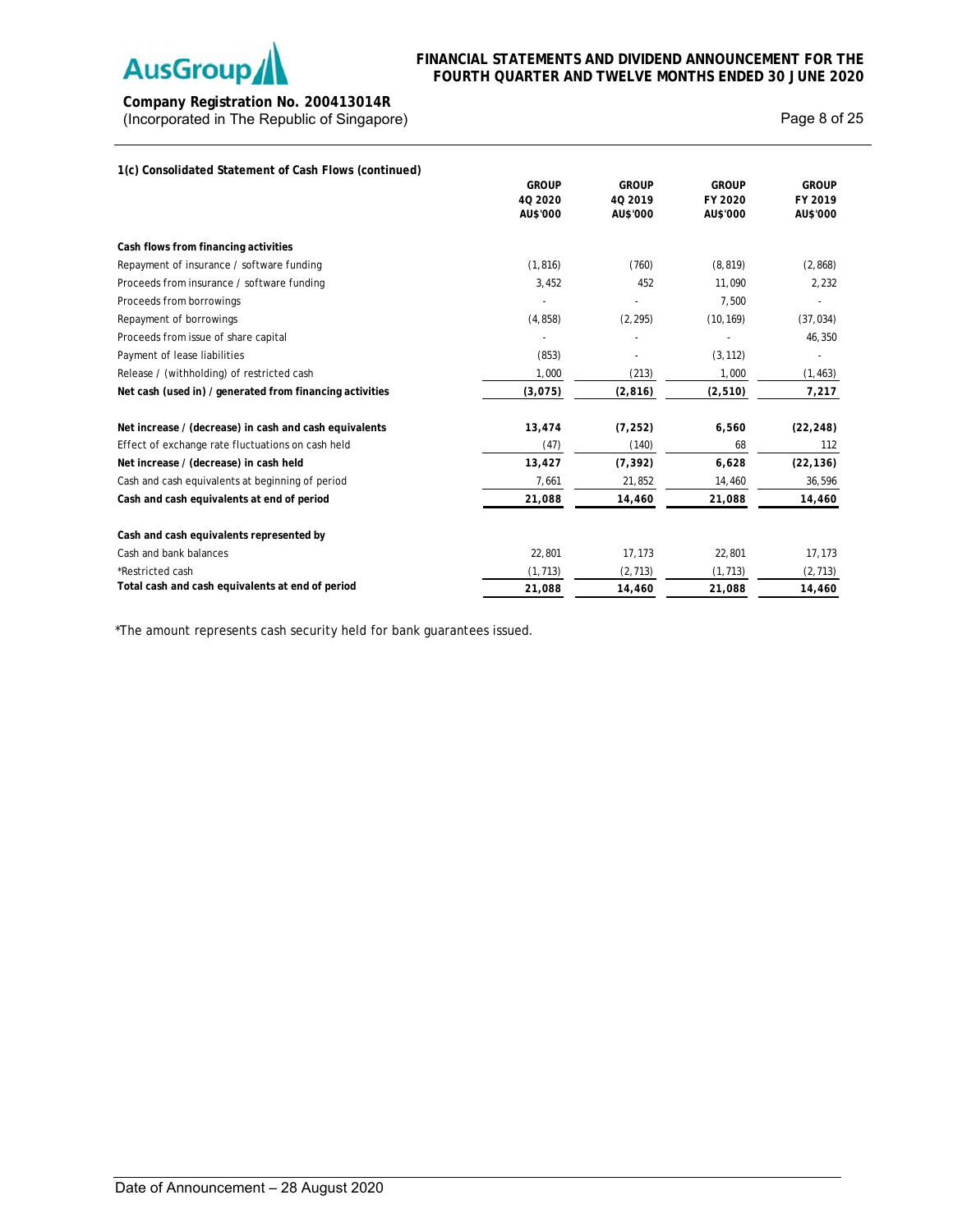

**Company Registration No. 200413014R** (Incorporated in The Republic of Singapore) and the extra set of 25 Page 9 of 25

# **1(d)(i) A statement (for the issuer and group) showing either**

- **(i) all changes in equity, or**
- **(ii) changes in equity other than those arising from capitalisation issues and distributions to shareholders, together with a comparative statement for the corresponding period of the immediately preceding financial year SHARE-FOREIGN**

|                                    |                          |                | <b>SHARE-</b>  | <b>FOREIGN</b>           |                         |               |
|------------------------------------|--------------------------|----------------|----------------|--------------------------|-------------------------|---------------|
|                                    |                          |                | <b>BASED</b>   | <b>CURRENCY</b>          |                         |               |
|                                    | <b>SHARE</b>             | <b>CAPITAL</b> | <b>PAYMENT</b> |                          | TRANSLATION ACCUMULATED | <b>TOTAL</b>  |
|                                    | <b>CAPITAL</b>           | <b>RESERVE</b> | <b>RESERVE</b> | <b>RESERVE</b>           | LOSSES                  | <b>EQUITY</b> |
| Group                              | AU\$'000                 | AU\$ '000      | AU\$'000       | AU\$'000                 | AU\$'000                | AU\$'000      |
| FY 2020                            |                          |                |                |                          |                         |               |
| Balance as at 1 July 2019          | 216,349                  | (163)          | 5,438          | 18,907                   | (142, 614)              | 97,917        |
| Loss for the year                  |                          |                |                | $\overline{\phantom{a}}$ | (9,642)                 | (9,642)       |
| Other comprehensive loss           |                          |                |                | (3,801)                  |                         | (3, 801)      |
| Share-based payment expense        |                          |                | 410            | ÷,                       |                         | 410           |
| Balance as at 30 June 2020         | 216,349                  | (163)          | 5,848          | 15,106                   | (152, 256)              | 84,884        |
| FY 2019                            |                          |                |                |                          |                         |               |
| Balance as at 1 July 2018          | 162,647                  | (163)          | 5,460          | 18,229                   | (144, 448)              | 41,725        |
| Adoption of new/revised SRRS(I)9   |                          |                |                | ÷,                       | (465)                   | (465)         |
| Restated balance as at 1 July 2018 | 162,647 -                | 163            | 5,460          | 18,229                   | (144, 913)              | 41,260        |
| Profit for the year                |                          |                |                | ÷,                       | 2,299                   | 2,299         |
| Other comprehensive income         |                          |                |                | 678                      |                         | 678           |
| Issue of ordinary shares           | 54,106                   |                |                |                          |                         | 54,106        |
| Share issue expenses               | (404)                    |                |                |                          |                         | (404)         |
| Share-based payment expense        |                          |                | (22)           |                          |                         | (22)          |
| Balance as at 30 June 2019         | 216,349                  | (163)          | 5,438          | 18,907                   | (142, 614)              | 97,917        |
|                                    |                          |                |                |                          |                         |               |
|                                    |                          |                | SHARE-         | <b>FOREIGN</b>           |                         |               |
|                                    |                          |                | <b>BASED</b>   | <b>CURRENCY</b>          |                         |               |
|                                    | <b>SHARE</b>             | <b>CAPITAL</b> | <b>PAYMENT</b> |                          | TRANSLATION ACCUMULATED | <b>TOTAL</b>  |
|                                    | CAPITAL                  | <b>RESERVE</b> | <b>RESERVE</b> | <b>RESERVE</b>           | LOSSES                  | <b>EQUITY</b> |
| Company<br>FY 2020                 | AU\$'000                 | AU\$'000       | AU\$'000       | AU\$'000                 | AU\$'000                | AU\$'000      |
| Balance as at 1 July 2019          | 216,349                  | (163)          | 5,438          | 27,918                   | (183, 028)              | 70,522        |
| Loss for the year                  |                          |                |                |                          | (505)                   | (505)         |
| Other comprehensive loss           |                          |                | $\overline{a}$ | (354)                    |                         | (354)         |
| Share-based payment expense        |                          |                | 410            |                          |                         | 410           |
| Balance as at 30 June 2020         | 216,349                  | (163)          | 5,848          | 27,564                   | (183, 533)              | 70,073        |
|                                    |                          |                |                |                          |                         |               |
| FY 2019                            |                          |                |                |                          |                         |               |
| Balance as at 1 July 2018          | 162,647                  | (163)          | 5,460          | 25,891                   | (183, 028)              | 10,807        |
| Profit for the year                |                          |                |                |                          | 4,008                   | 4,008         |
| Other comprehensive income         |                          |                |                | 2,027                    |                         | 2,027         |
| Issue of ordinary shares           | 54,106                   |                |                |                          |                         | 54,106        |
| Share issue expenses               | (404)                    |                |                |                          |                         | (404)         |
| Share-based payment expense        | $\overline{\phantom{a}}$ |                | (22)           |                          |                         | (22)          |
| Balance as at 30 June 2019         | 216,349                  | (163)          | 5,438          | 27,918                   | (183, 028)              | 70,522        |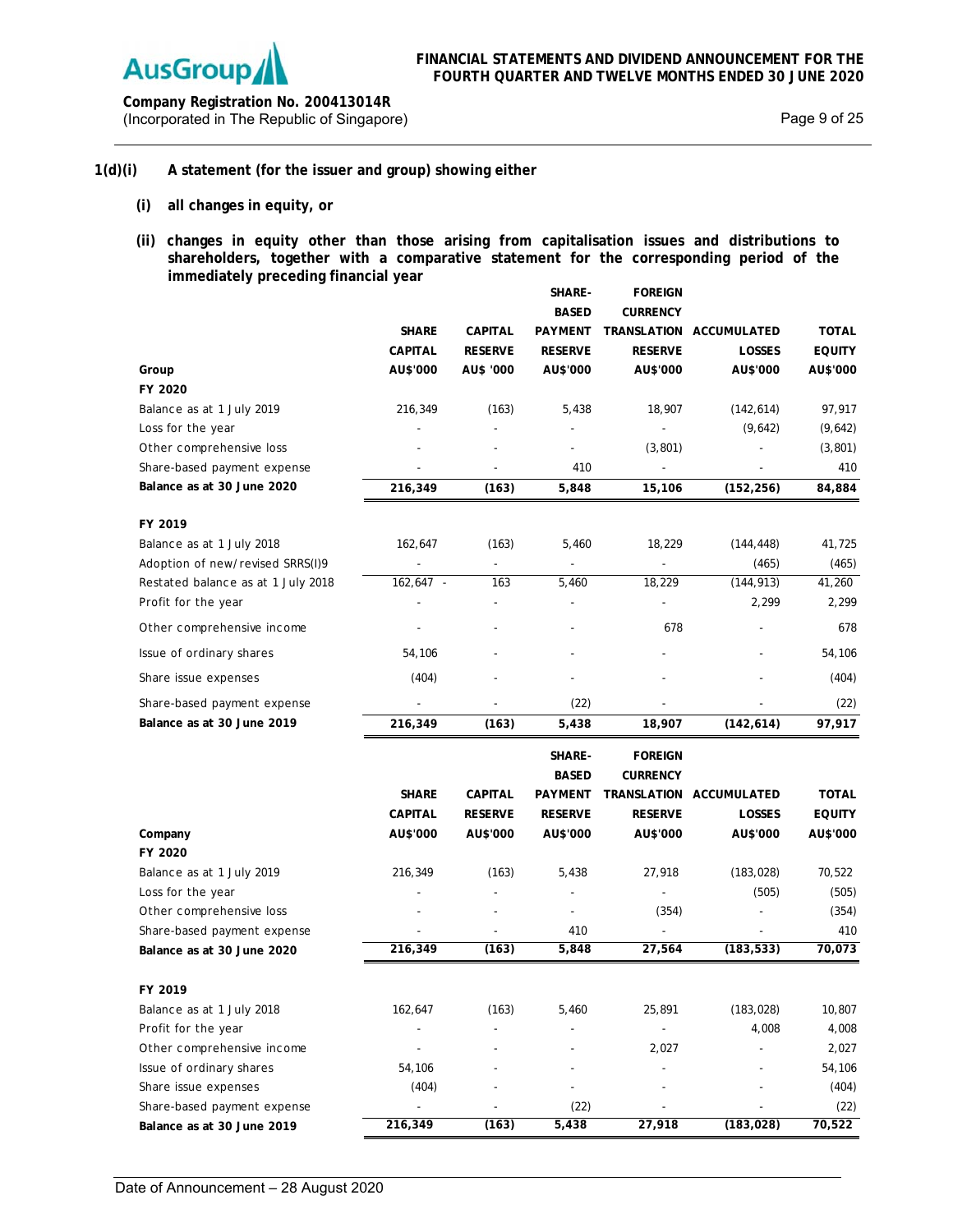

**Company Registration No. 200413014R** (Incorporated in The Republic of Singapore) **Page 10 of 25** Page 10 of 25

**1(d)(ii) Details of any changes in the company's share capital arising from rights issue, bonus issue, share buy-backs, exercise of share options or warrants, conversion of other issues of equity securities, issue of shares for cash or as consideration for acquisition or for any other purpose since the end of the previous period reported on. State the number of shares that may be issued on conversion of all the outstanding convertibles, if any, against the total number of issued shares excluding treasury shares and subsidiary holdings of the issuer, as at the end of the current financial period reported on and as at the end of the corresponding period of the immediately preceding financial year. State also the number of shares held as treasury shares and the number of subsidiary holdings, if any, and the percentage of the aggregate number of treasury shares and subsidiary holdings held against the total number of shares outstanding in a class that is listed as at the end of the current financial period reported on and as at the end of the corresponding period of the immediately preceding financial year** 

|                                                 | 30-Jun-20        | 30-Jun-19        |
|-------------------------------------------------|------------------|------------------|
|                                                 | Number of shares | Number of shares |
| Number of issued shares                         |                  |                  |
| Opening balance                                 | 3,048,230,431    | 1,504,805,466    |
| Issuance of shares                              |                  | 1,326,714,101    |
| Shares issued through debt to equity exercise   |                  | 216,710,864      |
| Closing balance                                 | 3,048,230,431    | 3,048,230,431    |
|                                                 | 30-Jun-20        | 30-Jun-19        |
|                                                 | AU\$'000         | AU\$'000         |
| Ordinary shares issued and fully paid           |                  |                  |
| Opening balance                                 | 216,349          | 162,647          |
| Shares issued for cash net of transaction costs |                  | 46,350           |
| Shares issued through debt to equity exercise   |                  | 7,352            |
| Closing balance                                 | 216,349          | 216,349          |

As at 30 June 2020 there were no outstanding options (30 June 2019: Nil) for unissued ordinary shares under the employee share option scheme.

As at 30 June 2020 there were no outstanding rights (30 June 2019: Nil) that may potentially be converted to shares under the employee share scheme.

As at 30 June 2020 and 30 June 2019 respectively there were no treasury shares held by the Company.

Provision has been made for the issuance of shares under AusGroup's Performance Share Plan with \$106,000 provided in Q4 FY2020 and \$410,000 to date.

**1(d)(iii) To show the total number of issued shares excluding treasury shares as at the end of the current financial period and as at the end of the immediately preceding year** 

|                         | 30 June 2020  | 30 June 2019  |
|-------------------------|---------------|---------------|
| Number of issued shares | 3.048.230.431 | 3,048,230,431 |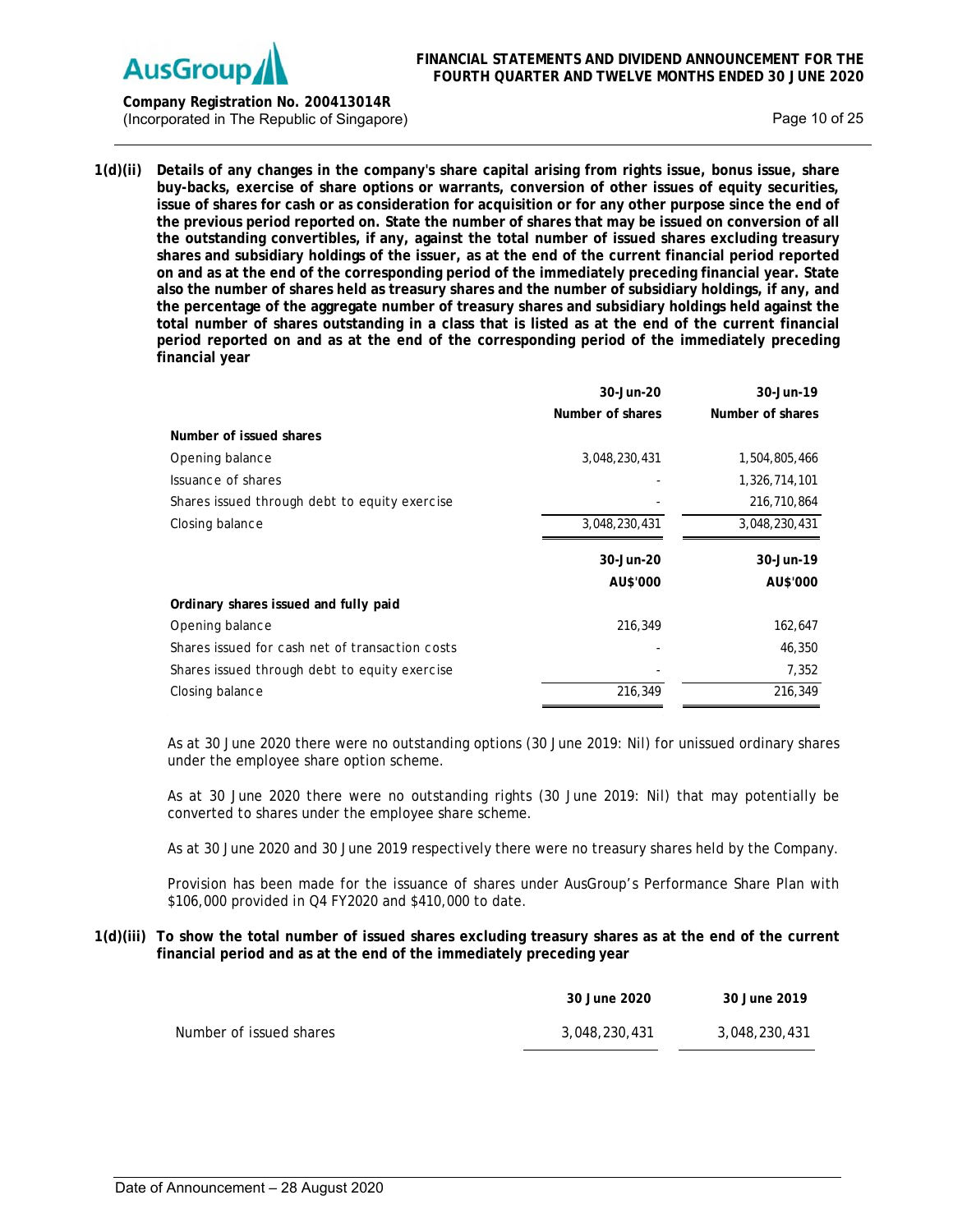

**Company Registration No. 200413014R** (Incorporated in The Republic of Singapore) example 25 and 25 and 25 and 25 and 25 and 25 and 25 and 25 and 25 and 25 and 25 and 25 and 25 and 25 and 25 and 25 and 25 and 25 and 25 and 25 and 25 and 25 and 25 and 25 and 25

**1(d)(iv) A statement showing all sales, transfers, disposal, cancellation and/or use of treasury shares as at the end of the current financial period reported on** 

Not applicable.

**1(d)(v) A statement showing all sales, transfers, cancellation and/or use of subsidiary holdings as at the end of the current financial period reported on** 

Not applicable.

**2. Whether the figures have been audited or reviewed and in accordance with which auditing standard or practice**

The figures have not been audited or reviewed by the auditors.

**3. Where the figures have been audited or reviewed, the auditors' report (including any qualifications or emphasis of a matter)**

Not applicable.

**4. Whether the same accounting policies and methods of computation as in the issuer's most recently audited annual financial statements have been applied**

Except as disclosed under item 5 below, the accounting policies and methods of computation applied in the financial statements for the current reporting period are consistent with those stated in the audited financial statements for the year ended 30 June 2019.

**5. If there are any changes in the accounting policies and methods of computation, including any required by an accounting standard, what has changed, as well as the reasons for, and the effect of, the change**

## **Adoption of SFRS(I) 16 Leases**

The Group adopted the SFRS(I) 16 Leases starting from 1 July 2019, using the modified retrospective approach at the date of initial application.

SFRS(I) 16 introduces a single, on-balance sheet lease accounting model for lessees. A lessee recognises a right-of-use (ROU) asset representing its right to use the underlying asset and a lease liability representing its obligation to make lease payments. There are recognition exemptions for short-term leases and leases of low-value items. Lessor accounting remains similar to the current standard - i.e. lessors continue to classify leases as finance or operating leases. SFRS(I) 16 replaces existing lease accounting guidance, including SFRS(I) 1-17 Leases, SFRS(I) INT 4 Determining whether an Arrangement contains a Lease, SFRS(I) INT 1-15 Operating Leases - Incentives and SFRS(I) INT 1-27 Evaluating the Substance of Transactions Involving the Legal Form of a Lease.

From 1 July 2019, leases are recognised as a right-of-use asset and a corresponding liability at the date at which the leased asset is available for use by the Company. Each lease payment is apportioned between the liability and finance cost. The financial cost is charged to profit or loss over the lease period so as to produce a constant periodic rate of interest on the remaining balance of the liability for each period. The right-of-use asset is depreciated over the shorter of the asset's useful life and the lease term on a straight-line basis.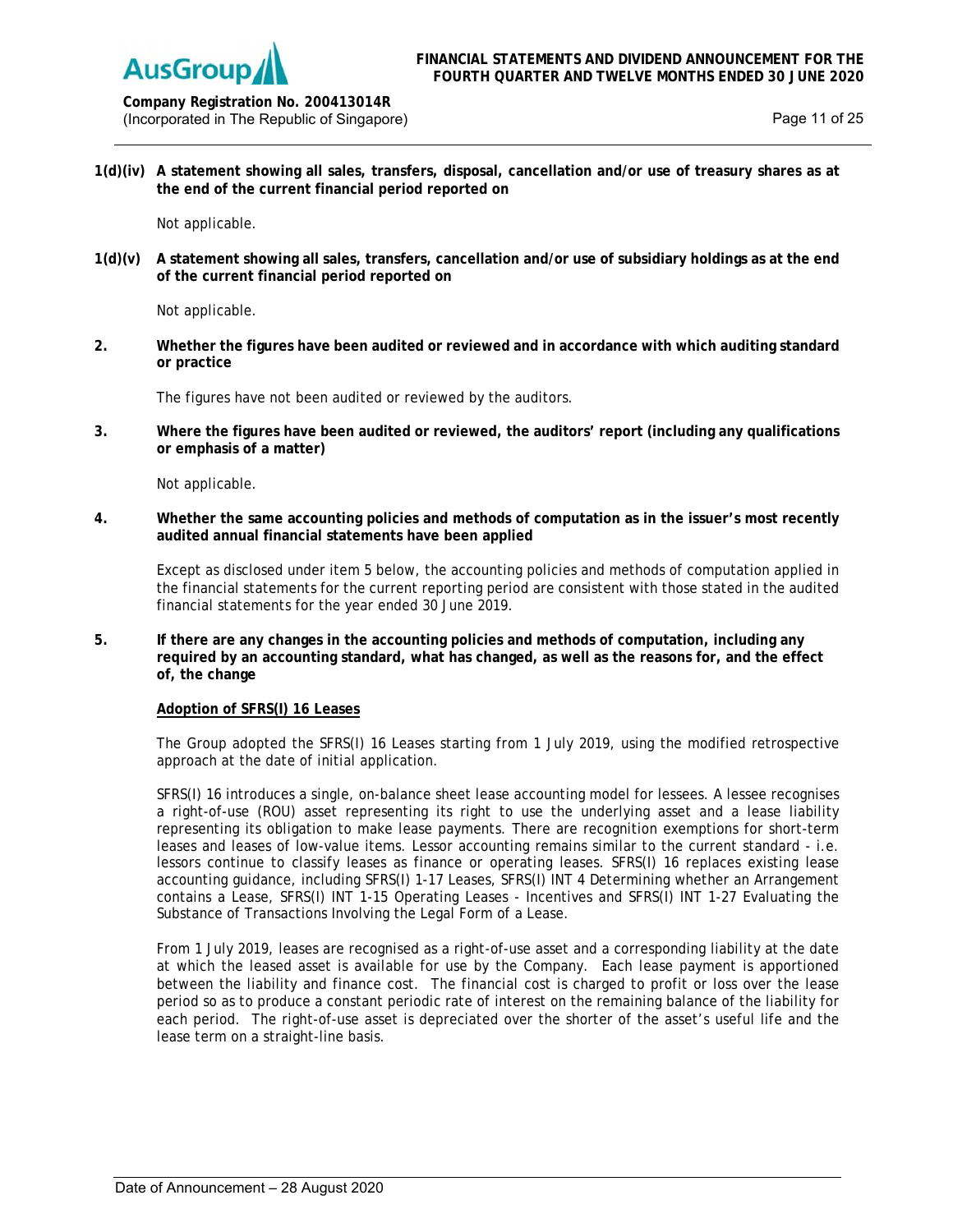

**Company Registration No. 200413014R** (Incorporated in The Republic of Singapore) **Page 12 of 25** and 25 and 25 and 26 and 26 and 26 and 25 and 25 and 26 and 26 and 26 and 26 and 26 and 26 and 26 and 26 and 26 and 26 and 26 and 26 and 26 and 26 and 26 and 27 a

**5. If there are any changes in the accounting policies and methods of computation, including any required by an accounting standard, what has changed, as well as the reasons for, and the effect of, the change (continued)**

Assets and liabilities arising from a lease are initially measured on a present value basis. Lease liabilities include the net present value of the following lease payments:

- fixed payments (including in-substance fixed payments), less any lease incentive receivable;
- variable lease payment that are based on an index or rate;
- amounts expected to be payable by the lessee under residual value guarantees;
- the exercise price of a purchase option if the lessee is reasonably certain to exercise that option; and
- payments of penalties for terminating the lease, if the lease term reflects the lessee exercising that option.

The lease payments are discounted using the interest rate implicit in the lease. If the rate cannot be determined, the lessee's incremental borrowing rate is used, being the rate that the lessee would have to pay to borrow the funds necessary to obtain an asset of similar value in a similar economic environment with similar terms and conditions.

Right-of-use assets are measured at cost comprising the following:

- the amount of the initial measurement of lease liability;
- any lease payments made at or before the commencement date less any lease incentives received;
- any initial direct costs; and
- restoration costs.

Adjustment recognised on adoption of SFRS(I)16

On adoption of SFRS(I) 16, the Company recognised lease liabilities in relation to leases which had previously been classified as "operating leases" under the principles of SFRS(I) 16 Leases. These liabilities were measured at the present value of the remaining lease payments, discounting using the lessee's incremental borrowing rate as of 1 July 2019. The assessed incremental borrowing rate for nonport related lease assets was 6.25% p.a. and the assessed incremental borrowing rate for port related lease assets was 7.5% p.a.

The lease liability recognised on the date of transition is comprised as follows:

|                                                                                                                                                                                                                               |            | 1/07/2019 |
|-------------------------------------------------------------------------------------------------------------------------------------------------------------------------------------------------------------------------------|------------|-----------|
|                                                                                                                                                                                                                               |            | \$'000    |
| Additional lease commitments from adopting SFRS(I)16                                                                                                                                                                          |            | 15,459    |
| Lease liability recognised as at 1 July 2019                                                                                                                                                                                  |            | 15,459    |
|                                                                                                                                                                                                                               | 30/06/2020 | 1/07/2019 |
|                                                                                                                                                                                                                               | \$'000     | \$'000    |
| Comprising:                                                                                                                                                                                                                   |            |           |
| Current                                                                                                                                                                                                                       | 1,853      | 1,937     |
| Non-current                                                                                                                                                                                                                   | 12,349     | 13,522    |
| Total                                                                                                                                                                                                                         | 14,202     | 15,459    |
| . The contract of the contract of the contract of the contract of the contract of the contract of the contract of the contract of the contract of the contract of the contract of the contract of the contract of the contrac |            |           |

Right-of-use assets were measured at the amount equal to the lease liability, adjusted by the amount of any prepaid or accrued lease payments relating to that lease recognised in the balance sheet as at 31 December 2019.

|                           | 30/06/2020 | 1/07/2019 |
|---------------------------|------------|-----------|
|                           | \$'000     | \$′000    |
| Property                  | 13,795     | 15,459    |
| Total right-of-use assets | 13,795     | 15,459    |
|                           |            |           |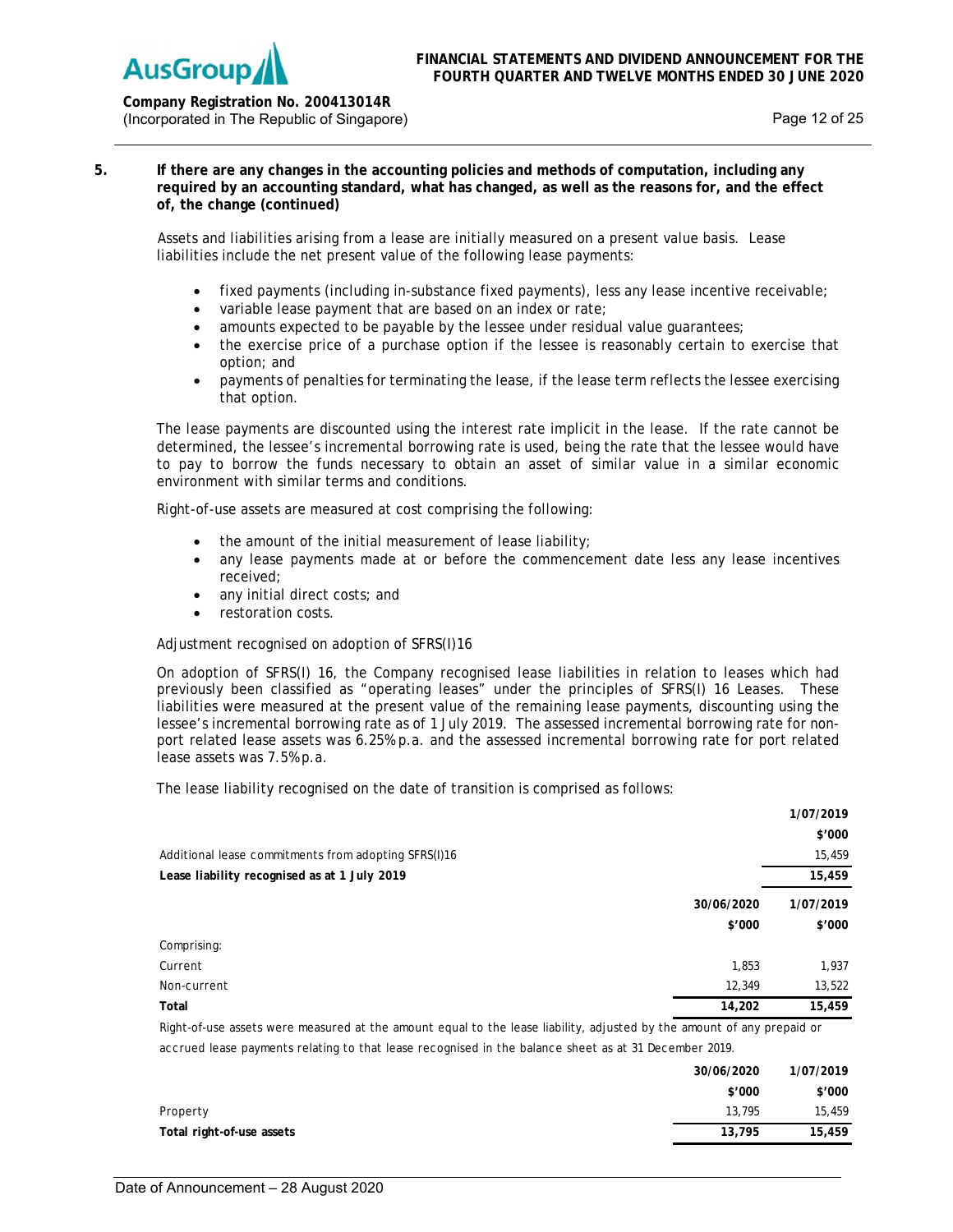

**Company Registration No. 200413014R** (Incorporated in The Republic of Singapore) Page 13 of 25

**5. If there are any changes in the accounting policies and methods of computation, including any required by an accounting standard, what has changed, as well as the reasons for, and the effect of, the change (continued)** 

# **Discontinued Operations**

During the year, the Company has deregistered/struck off subsidiaries that are dormant and accordingly the financial results of those subsidiaries were classified as discontinued operations. In accordance with FRS 105 Non-current Assets Held for Sale and Discontinued Operations, prior periods' figures in the consolidated statement of comprehensive income have been re-presented to disclose discontinued operations. The results and cash flow information are presented below.

|                                                         | 40 20 20<br>AU\$'000 | 40 2019<br>AU\$'000 | $+$ /(-)<br>% | FY 2020<br>AU\$'000 | FY 2019<br>AU\$'000 | $+$ /(-)<br>% |
|---------------------------------------------------------|----------------------|---------------------|---------------|---------------------|---------------------|---------------|
| Results of discontinued operations                      |                      |                     |               |                     |                     |               |
| Cost of sales                                           |                      | (395)               | N.M.          |                     | (13)                | N.M.          |
| Gross loss                                              |                      | (395)               | N.M.          |                     | (13)                | N.M.          |
| *Other operating income                                 | 3,814                | 326                 | N.M.          | 3,830               | 452                 | N.M.          |
| Expenses                                                | (3)                  | 11                  | N.M.          | 113                 | (44)                | N.M.          |
| Profit / (loss) from discontinued operations            | 3,811                | (58)                | N.M.          | 3,943               | 395                 | N.M.          |
| Finance cost                                            |                      | (62)                | N.M.          | (3)                 | (58)                | N.M.          |
| Profit / (loss) before tax from discontinued operations | 3,811                | (120)               | N.M.          | 3,940               | 337                 | N.M.          |
| Net profit / (loss) from discontinued operations        | 3,811                | (120)               | N.M.          | 3,940               | 337                 | N.M.          |
| Basic earnings per share (AU\$ cents per share)         | 0.13                 | (0.00)              | N.M.          | 0.13                | 0.01                | N.M.          |
| Diluted earnings per share (AU\$ cents per share)       | 0.13                 | (0.00)              | N.M.          | 0.13                | 0.01                | N.M.          |
|                                                         | 40 20 20             | 40 2019             | $+$ /(-)      | FY 2020             | FY 2019             | $+$ /(-)      |
| Cash flows (used in) / from discontinued operations     | AU\$'000             | AU\$'000            | %             | AU\$'000            | AU\$'000            | %             |
|                                                         |                      |                     |               |                     |                     |               |
| Net cash generated from/ (used in) operating activities | 5                    | (64)                | N.M.          | (72)                | (2,785)             | (97.4)        |
| Net cash (outflow) / Inflow from financing activities   | (8)                  | 60                  | N.M.          | 49                  | 2,751               | N.M.          |
| Net cash flows used in discontinued operations          | (3)                  | (4)                 | N.M.          | (23)                | (34)                | N.M.          |

\*The other operating income included foreign exchange gain/(loss) arising from the dissolution of subsidiaries. As 30 June 2020, two subsidiaries were dissolved and the dissolution of three subsidiaries was substantially complete.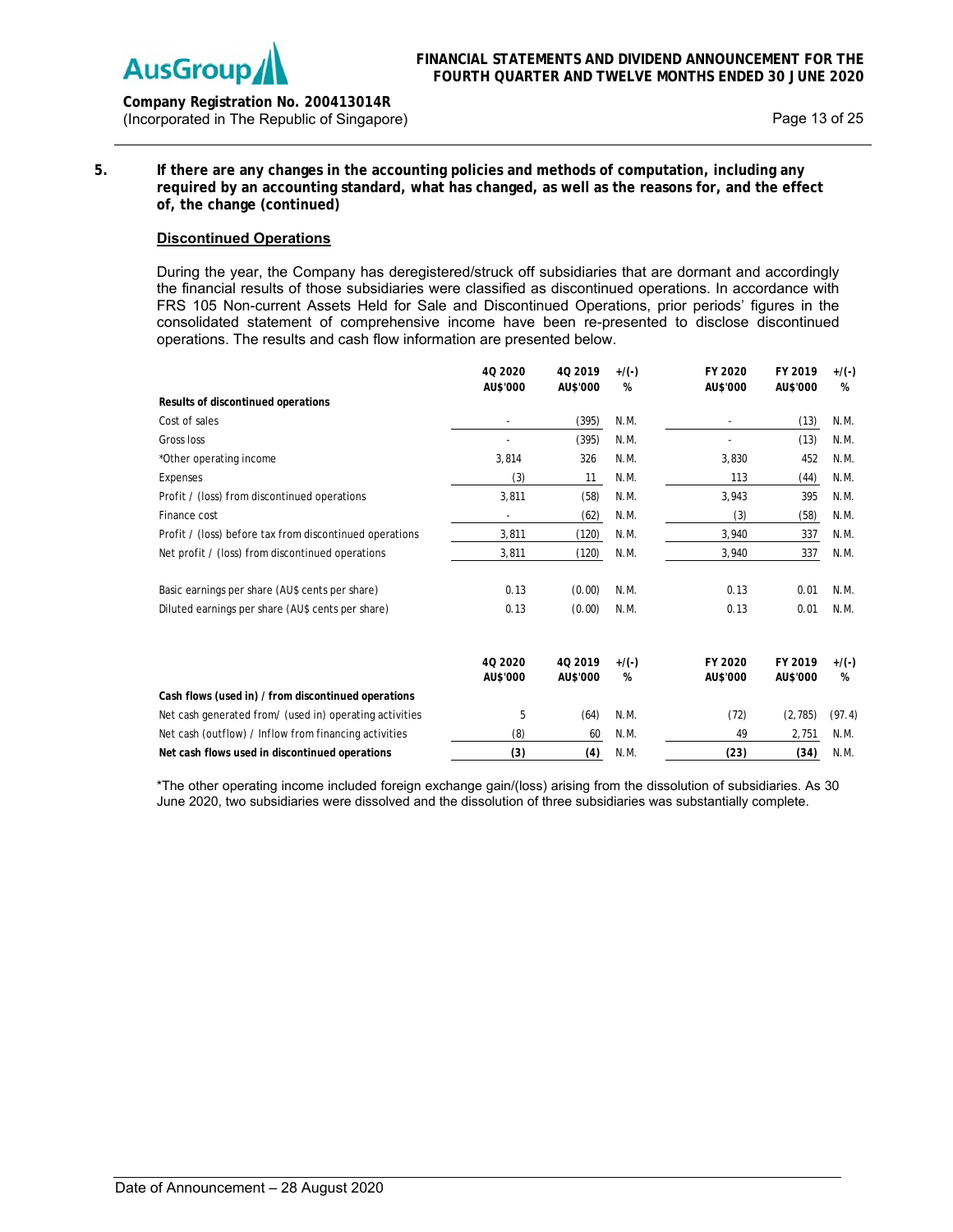

# **Company Registration No. 200413014R** (Incorporated in The Republic of Singapore) example 25 and 25 and 25 and 25 and 25 and 25 and 25 and 25 and 25 and 25 and 25 and 25 and 25 and 25 and 25 and 25 and 25 and 25 and 25 and 25 and 25 and 25 and 25 and 25 and 25

**6. Earnings per ordinary share of the Group for the current financial period reported on and the corresponding period of the immediately preceding financial year, after deducting any provision for preference dividends**

|                                                                             | <b>GROUP</b> | <b>GROUP</b> | <b>GROUP</b> | <b>GROUP</b> |
|-----------------------------------------------------------------------------|--------------|--------------|--------------|--------------|
|                                                                             | 4Q 2020      | 4Q 2019*     | FY 2020      | FY 2019*     |
|                                                                             | AU\$'000     | AU\$'000     | AU\$'000     | AU\$'000     |
| (Loss)/profit attributable to owners of the Company                         | (7, 197)     | (89)         | (9,642)      | 2,299        |
|                                                                             | (11,008)     | 31           |              | 1,962        |
| (Loss)/profit attributable to owners of the Company - continuing operations |              |              | (13, 582)    |              |
| Weighted average number of ordinary shares in issue                         |              |              |              |              |
| - Basic ('000)                                                              | 3,048,230    | 3,048,230    | 3,048,230    | 2,400,072    |
| - Diluted ('000)                                                            | 3,048,230    | 3,048,230    | 3,048,230    | 2,400,072    |
| (Loss)/earnings per ordinary share (AU cents)                               |              |              |              |              |
| - Basic                                                                     | (0.24)       | (0.00)       | (0.32)       | 0.10         |
| - Diluted                                                                   | (0.24)       | (0.00)       | (0.32)       | 0.10         |
| (Loss)/earnings per ordinary share (AU cents) - continuing operations       |              |              |              |              |
| - Basic                                                                     | (0.36)       | 0.00         | (0.45)       | 0.08         |
| - Diluted                                                                   | (0.36)       | 0.00         | (0.45)       | 0.08         |

Basic earnings per share is calculated by dividing the consolidated profit after tax attributable to the equity holders of the Company by the weighted average of the number of shares outstanding during the period.

For the purposes of calculating diluted earnings per share, the weighted average number of shares on issue has been adjusted as if all dilutive share options and share awards were exercised. The number of shares that could have been issued upon the exercise of all dilutive shares is added to the denominator as the number of shares issued for no consideration. No adjustment is made to the profit after taxation.

# **7. Net asset value (for the issuer and group) per ordinary share based on the total number of issued shares excluding treasury shares of the issuer at the end of the:-**

# **(a) current financial period reported on; and**

**(b) immediately preceding financial year** 

|                                                                             | <b>GROUP</b> | <b>GROUP</b> | COMPANY  | <b>COMPANY</b> |
|-----------------------------------------------------------------------------|--------------|--------------|----------|----------------|
|                                                                             | 40 2020      | 40 2019      | FY 2020  | FY 2019        |
|                                                                             | AU\$'000     | AU\$'000     | AU\$'000 | AU\$'000       |
| Net assets                                                                  | 84.884       | 97.917       | 70.073   | 70.522         |
|                                                                             |              |              |          |                |
| Net asset value per ordinary share based on issued share capital at the end | 2.8          | 3.2          | 2.3      | 2.3            |
| of the respective periods (AU cents)                                        |              |              |          |                |

Net asset value per ordinary share is calculated by dividing the net assets attributable to the entity holders of the Company by the number of issued shares as at 30 June 2020 of 3,048,230,431 ordinary shares (30 June 2019: 3,048,230,431).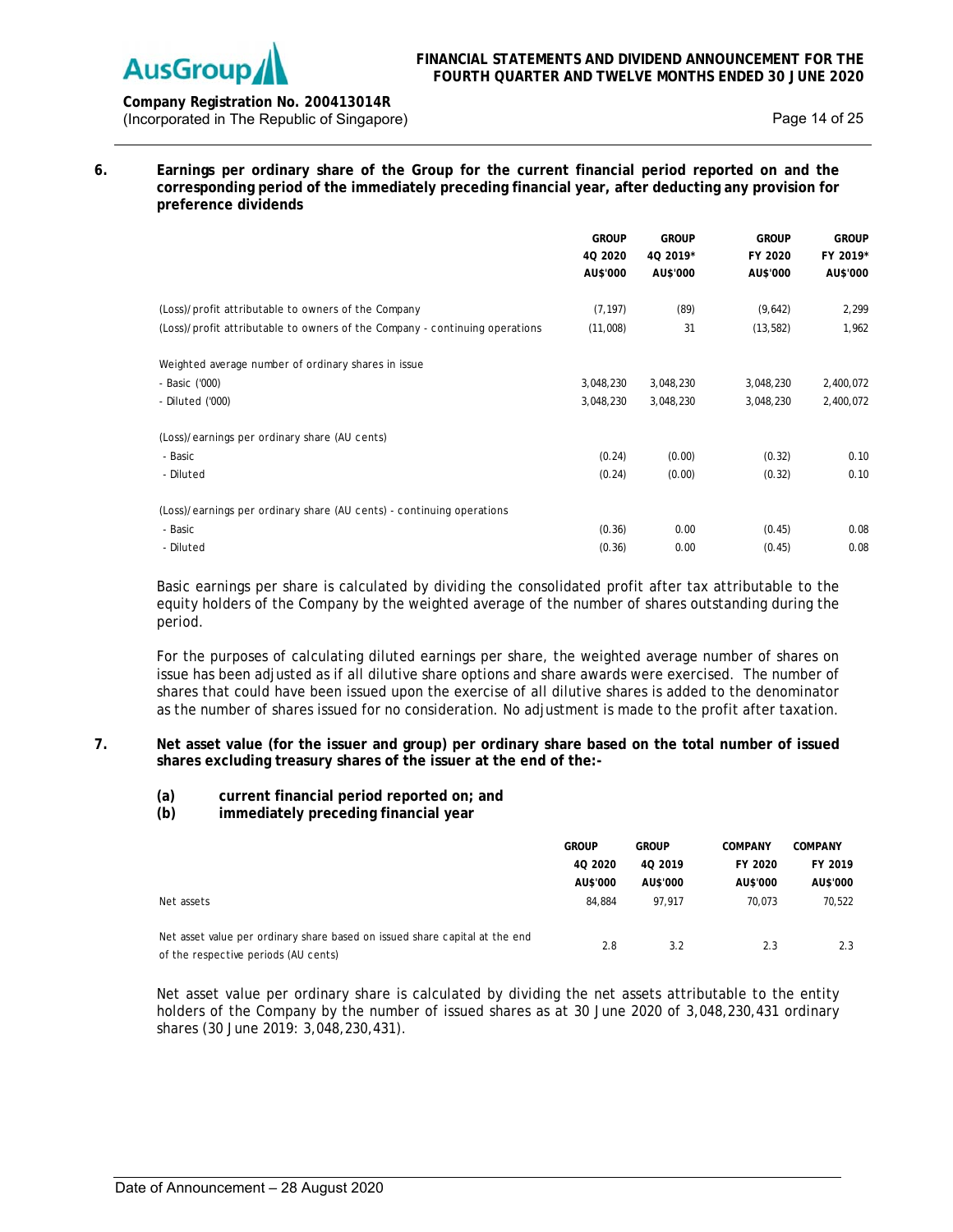

**Company Registration No. 200413014R** (Incorporated in The Republic of Singapore) Network and Security Page 15 of 25

- **8. A review of the performance of the Group, to the extent necessary for a reasonable understanding of the group's business. It must include a discussion of the following:-**
	- **(a) any significant factors that affected the turnover, costs, and earnings of the group for the current financial period reported on, including (where applicable) seasonal or cyclical factors; and**
	- **(b) any material factors that affected the cash flow, working capital, assets or liabilities of the group during the current financial period reported on**

## **A Review of Income Statement**

Revenue for FY2020 decreased by 8.2% to AU\$262.8m (FY2019: AU\$286.3m) mainly due to the unprecedented effects of the COVID-19 pandemic in 3Q FY2020 and 4Q FY2020. Revenue for the fourth quarter of FY2020 was AU\$37.9m (4Q FY2019: AU\$75.0m) a drop of 49.4% since the comparative quarter of 4Q FY2019, which has been significantly impacted by the effects of the COVID-19 pandemic following the postponement of client determined "non-critical" projects.

Gross profit decreased by 45.4% to AU\$11.5m for FY2020 (FY2019: AU\$21.1m) again due to the unprecedented effects of the COVID-19 pandemic in 3Q FY2020 and 4Q FY2020. The gross loss in the fourth quarter of AU\$2.4m stemmed from the 49.4% reduction in revenue in 4Q FY2020 due to the nonrecovery of costs as a result of the COVID-19 pandemic and the losses from the NT Port & Marine business, partially offset by gross profits on the Group's other projects. There have been significant effects on the Group's results due to the full impact of the COVID-19 pandemic in the last quarter (4Q FY2020) as "noncritical" customer projects were postponed.

Other operating costs combined with administrative expenses and marketing and distribution expenses decreased by 25.4% for FY2020 to AU\$19.8m (FY2019: AU\$26.6m) which has been a particular focus due to the pressures on margins and includes redundancy costs of AU\$1.9m (refer to section 1(a)(ii)A) as a result of the postponement of work. There is an impairment of receivables of AU\$4.0m included in the other operating cost in FY2019 as an impact of the Supreme Court judgement in the action against Karara Mining Limited.

Finance costs for FY2020 were AU\$5.8m. The amount comprises recognition of unrealised foreign exchange loss of AU\$0.8m from the revaluation of foreign currency borrowings and an increase of leaserelated interest expenses of AU\$1.0m from the adoption of SFRS(I)16.

For details on income tax, please refer to Section 1(a)(ii)C.

Net loss after tax from continuing operations for FY2020 was AU\$13.6m, reflect the reduction in operating activity due to the unprecedented effects of the COVID-19 pandemic.

#### **B Review of Balance Sheet**

**Assets** 

Cash and bank balances increased by AU\$5.6m to AU\$22.8m at 30 June 2020 (30 June 2019: AU\$17.2m), mainly as a result of receiving final settlements on completed projects.

Trade receivables balance decreased by AU\$30.1m since 30 June 2019 to AU\$35.2m at 30 June 2020 reflecting the reduced level of activity and the delayed start in the new work opportunities due to the unprecedented effects of the COVID-19 pandemic.

Inventories increased by AU\$2.1m to AU\$3.9m at 30 June 2020, with the majority of inventory now related to marine fuel for sale by the NT Port and Marine business. The increase is due to the purchase of fuel in 1Q FY2020 and 3Q FY2020.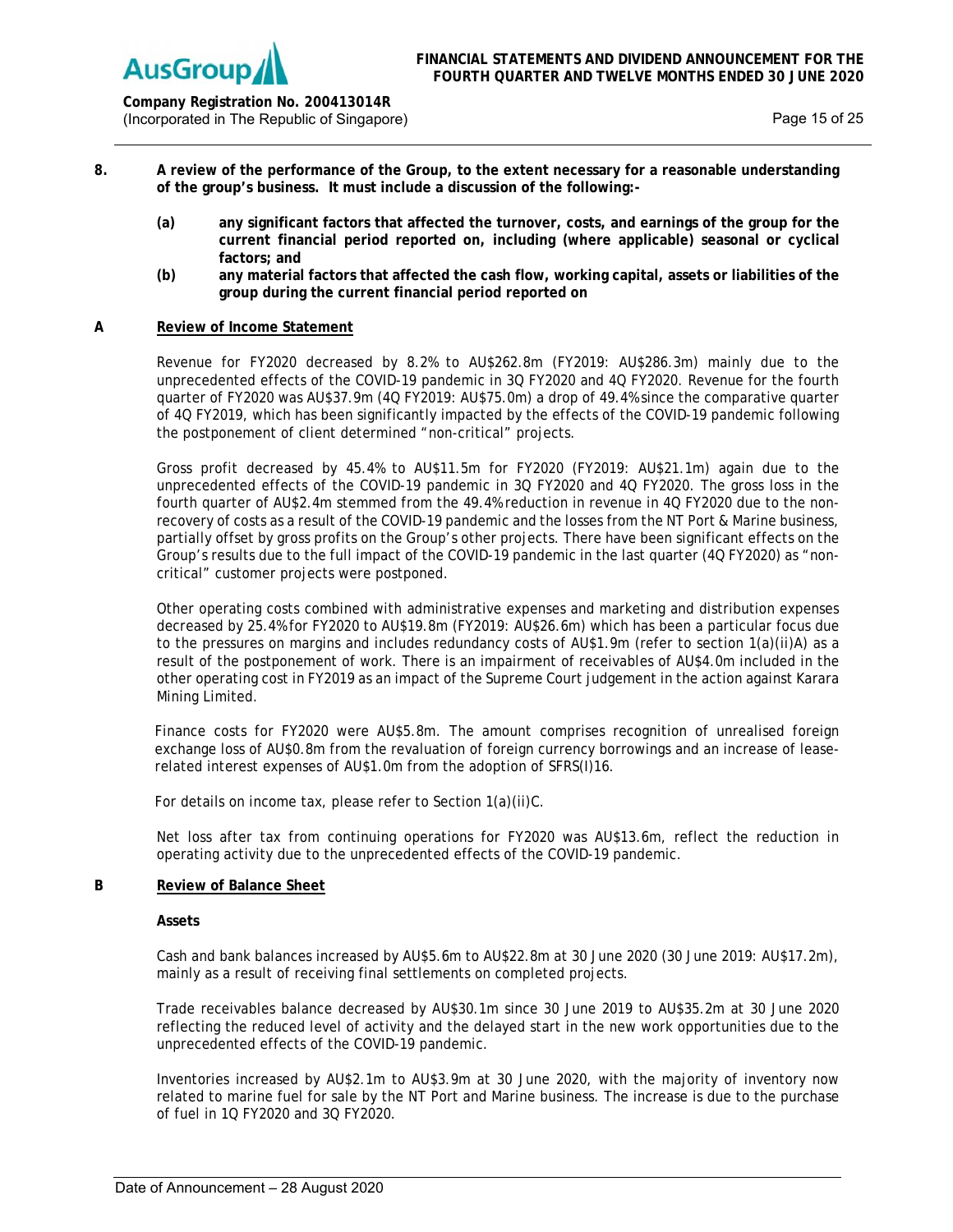

Non-current assets balance increased AU\$9.1m since 30 June 2019 to AU\$139.3m mainly due to the recognition of right-of-use assets arising from the adoption of SFRS(I) 16 on 1 July 2019.

# **Liabilities**

The trade payables balance decreased by AU\$9.5m since 30 June 2019 to AU\$6.1m at 30 June 2020 in line with the decrease in work activities since the comparable quarter and settlement of essential supply chain obligations.

Other payables decreased by AU\$1.6m since 30 June 2019 to AU\$21.2m mainly due to repayment of statutory payroll-related liabilities and reductions in other statutory liabilities.

Current accruals for other liabilities mainly consisted of accruals for annual leave, rostered day off, sick leave and current long service leave. The current accrual balance decreased by AU\$2.5m from 30 June 2019 as a result of the completion of projects which reduced the workforce and necessitated employee statutory obligation payments on their ceasing of employment. Non-current accruals comprised longterm long service leave balance.

Total borrowings increased overall by AU\$0.5m since 30 June 2019 to AU\$75.4m. The Group has partially paid down the DBS loan which is offset by utilisation of insurance premium funding.

As at 30 June 2020, the Group was in a net current asset position of AU\$27.5m and net assets were AU\$84.9m. The Group has sufficient cash resources and banking facilities available to meet the financing needs of its operations.

## **C Review of Statement of Cash Flows**

Operating activities of the Group generated net cash inflows of AU\$8.9m for FY2020, an increase from FY2019, mainly due to the receipt of long outstanding project payments during the period.

Net cash inflows of AU\$0.2m occurred from investing activities in FY2020 due to the purchase of property, plant and equipment and intangible asset of AU\$1.3m during the year offset by proceeds of AU\$1.5m from disposals.

Net cash used in financing activities was AU\$2.5m, reflecting the outflow of repayments of borrowings, insurance funding and lease liabilities of AU\$3.5m collectively offset by utilisation of insurance premium funding and release of AU\$1m of restricted cash in the quarter.

As a result of the above activities, the Group recorded an increase in cash and cash equivalents of AU\$6.6m to AU\$21.1m at 30 June 2020. Note this amount includes the effect of the restricted cash balance of AU\$1.7m for the purposes of the cash flow statement.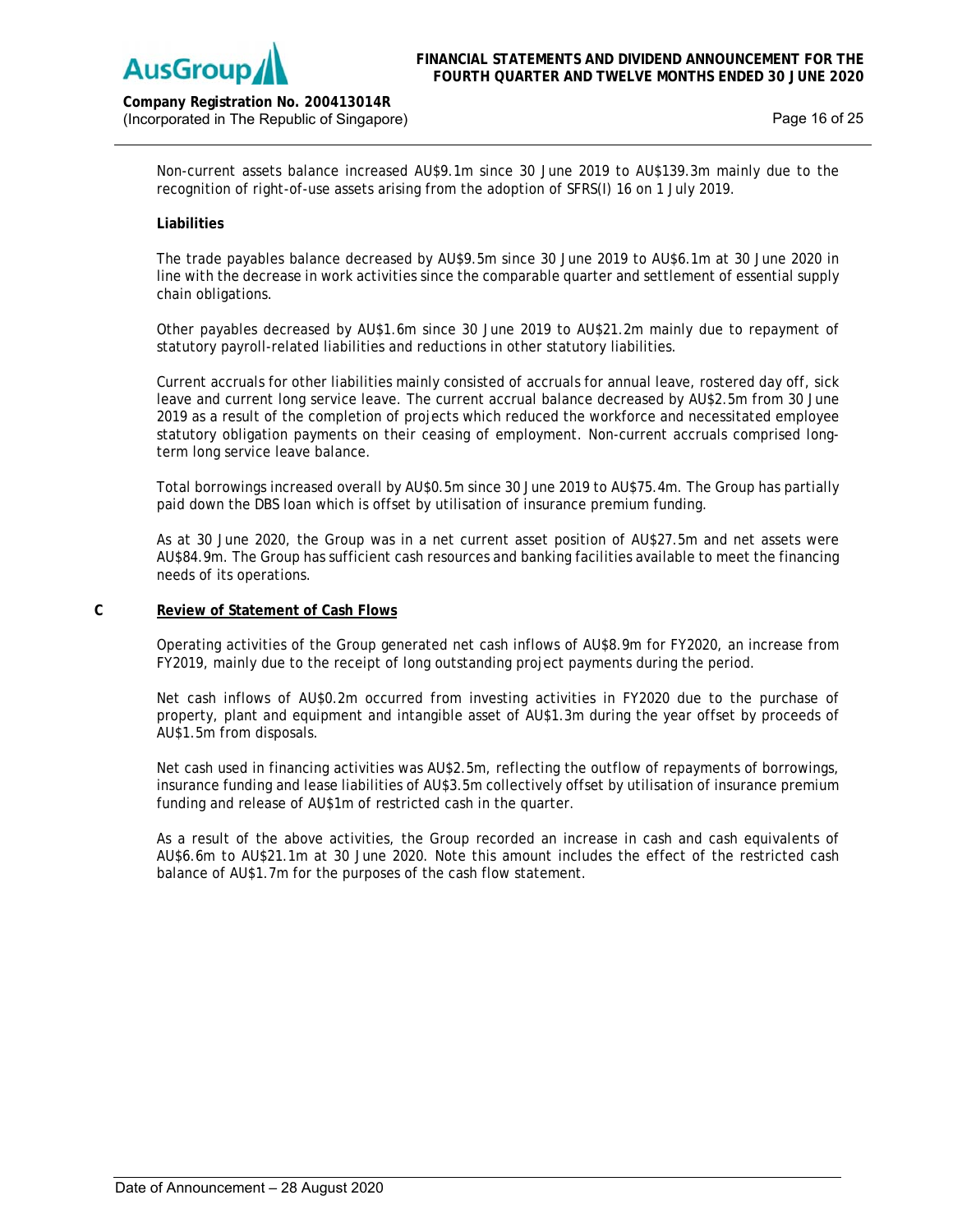

**Company Registration No. 200413014R** (Incorporated in The Republic of Singapore) Network and Security Page 17 of 25

# **9. Where the latest financial statements are subject to an adverse opinion, qualified opinion or disclaimer of opinion (pursuant to SGX rulebook – Appendix 7.2 Financial statements and dividend announcement (3A) :—**

**(a) Updates on the efforts taken to resolve each outstanding audit issue.** 

The Group's auditors qualified their audit opinion for the year ended 30 June 2019 as they were unable to obtain sufficient appropriate audit evidence regarding the key assumptions to arrive at the recoverable amount of the Port and Marine business.

The commencement of operations started in March 2018 and since that date the business has developed and is starting to secure longer term contracts to underpin the value over the 40 year remaining term of the right to operate. The valuation of an entity at the early stage of its life cycle is wide ranging due to a lack of operating history and profits. The valuation is based on future assumptions that, whilst they are reasonable to assume, are based on judgement and estimates relating to future events. An independent valuer will similarly rely on such future assumptions and due to the unique nature of the NT Port and Marine business there are no comparable assets to benchmark against.

The Group continues to pursue a range of development opportunities to continue the expansion of the NT Port and Marine business.

Whilst these opportunities are commercially sensitive, and some are Government sensitive, they span the increase in utilisation of the NT Port and Marine business assets primarily through:

- continual increase in utilisation of the accommodation facility located at Port Melville;
- increase in fuel sales both offshore and onshore including securing a one year take or pay fuel sale contract;
- investigation of options to fully ultilise the space capacity of the fuel storage facility at Port Meville;
- increase in revenue from laydown areas at Port Melville;
- investigation of sub-lease options for the Company's leases; and
- expansion of onshore services.

## Business Development Activities

The final investment decision for the development of the Barossa LNG field may result in an increase in the asset utilisation for the NT Port and Marine business, however, the recent decrease in World fuel prices is expected to delay the commencement of this project.

The unprecedented impact of the COVID-19 pandemic has had a detrimental impact on the oil price, longer term demand uncertainty and macro-economic dynamics, which has led a number of oil and gas companies to impair and defer the development of their oil and gas exploration assets. The impact of these asset write-downs and the expected delays in commencing projects in this sector is currently being assessed in conjunction with the carrying values of the Group's NTPM business.

# **(b) Confirmation from the Board that the impact of all outstanding audit issues on the financial statements have been adequately disclosed**

The Board continues to assess the development of this business which is challenging due to the current economic climate as a result of the COVID-19 pandemic which has led to a number of oil and gas companies to impair and defer the development of their oil and gas exploration assets. The impact of the potential deferral of oil and gas developments continues to be assessed in volatile market conditions which are subject to change until international markets have stabilised after the impact of COVID-19 has dissipated. The Board continues to assess the carrying value and confirms that the outstanding audit issues on the financial statements have not changed at this stage.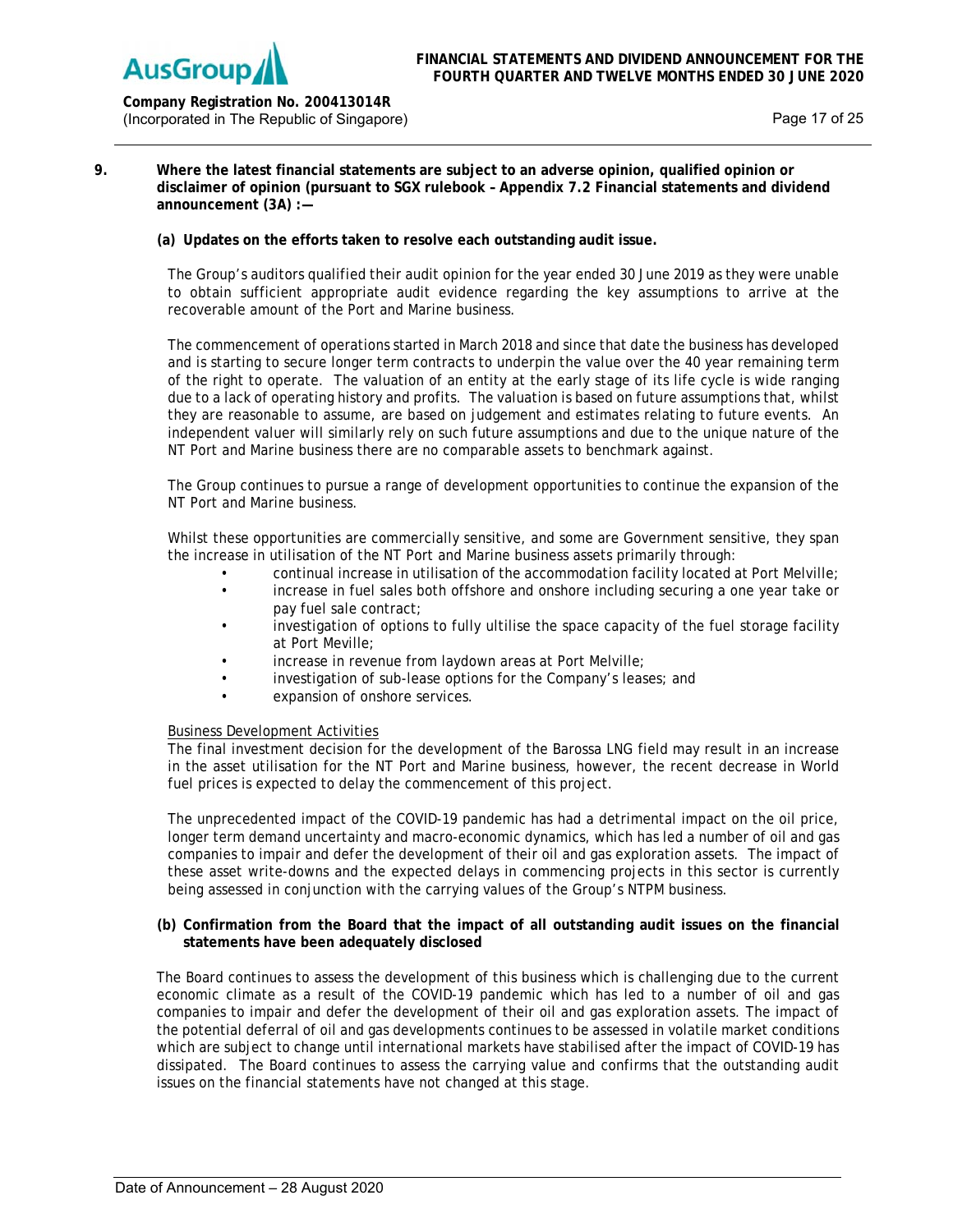

# **Company Registration No. 200413014R** (Incorporated in The Republic of Singapore) New York 1980 States and the Page 18 of 25

## **10. A commentary at the date of the announcement of the significant trends and competitive conditions of the industry in which the group operates and any known factors or events that may affect the group in the next reporting period and the next 12 months**

# **Background Information**

AusGroup offers a range of integrated service solutions to the energy, mining and industrial sectors across Australia and South East Asia. Our diversified service offering supports clients at all stages of their asset development and operational schedule.

Through subsidiaries AGC, MAS and NT Port and Marine, we provide maintenance, construction, access services, commissioning & handover and port & marine services. With over 30 years of experience, we are committed to partnering with our clients to build, maintain and upgrade some of the region's most challenging projects.

## **Our Capabilities**

## Maintenance Services

Our maintenance services range from breakdown maintenance to shutdowns and sustaining capital works. Through our in-house capability, we can provide any combination of skills, trades or disciplines on a long or short term basis for shutdowns and campaign maintenance. Our maintenance services include: mechanical; electrical; industrial coatings; insulation; refractory and specialist welding.

## Construction

AusGroup provides focused and specialised construction capabilities including structural, mechanical, piping and installation solutions. We are able to self-perform almost all construction trades, offering efficient interface management and productivity optimisation.

Our construction expertise combines multidisciplinary construction knowledge and a first class health and safety record, to enhance project execution.

## Access Services (referred to as MAS)

Our access services include scaffolding, scaffold engineering and design, rope access, labour supply, scaffolding, stock control, logistics and transportation.

## Fabrication

We provide manufacturing, fabrication and testing of specialist structural, piping and modularisation packages. Our fabrication facilities are strategically located within Perth's high wide load corridor in Kwinana. With an in-house capacity to fabricate up to 30,000 tonnes of steel products per annum, we have manufactured, tested and commissioned some of Western Australia's largest fabricated steel structures.

## Port and Marine Services (referred to as NT Port and Marine)

We offer logistics and marine transportation support services to the oil and gas industry, general marine and defence sectors through our NT Port and Marine business. With locations at Port Melville and East Arm Supply Base located in the Northern Territory, we can provide marine and land fuel, areas for laydown and storage, berthage and accommodation facilities.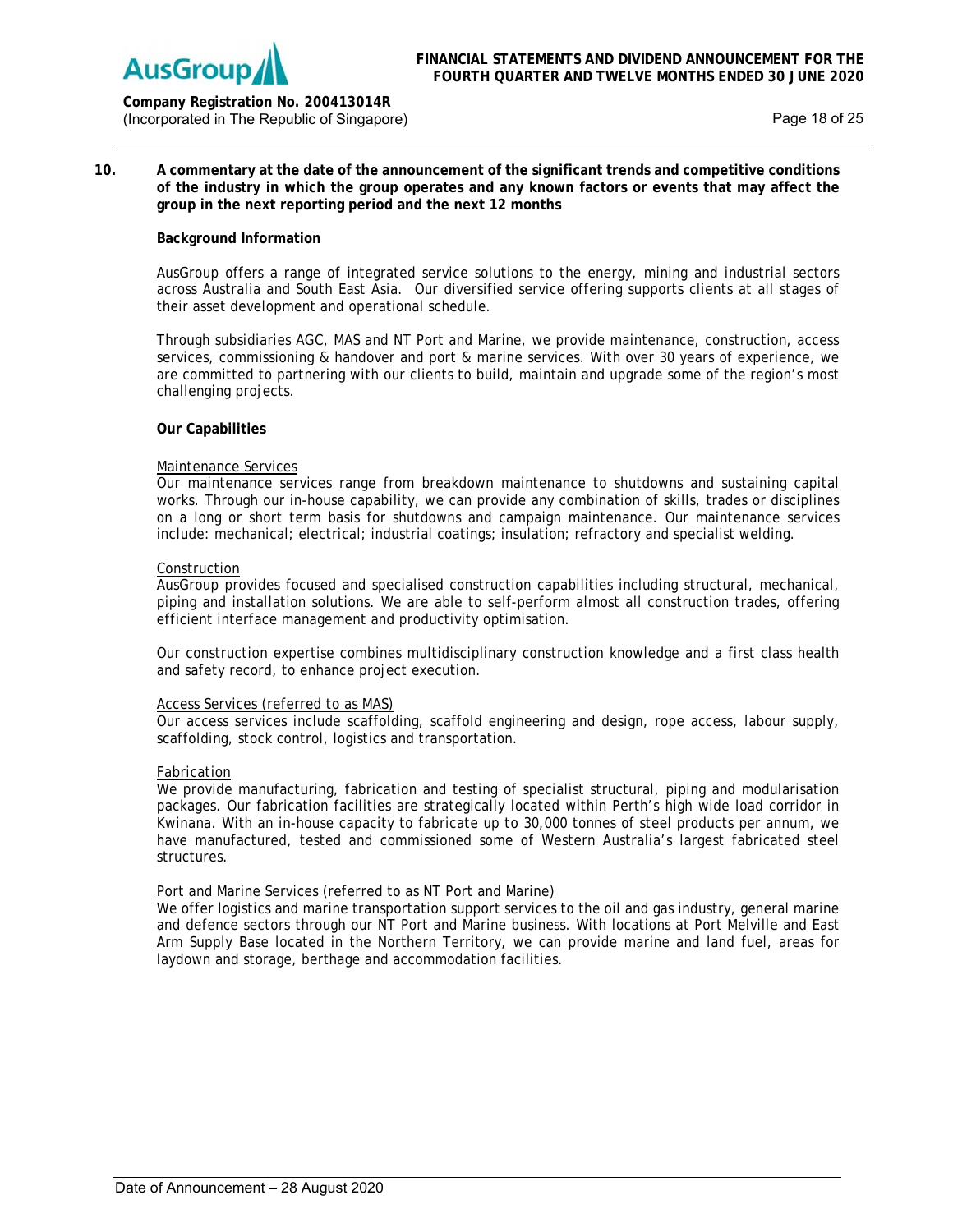

**Company Registration No. 200413014R** (Incorporated in The Republic of Singapore) New York 1980 States and the Page 19 of 25

# **Significant Trends & Competitive Conditions**

# COVID-19 Pandemic

The first effect of the pandemic manifested in 3Q FY2020 with impacts on revenue and performance. The pandemic also had a significant effect on the 4Q FY2020 results as the full impact of postponements in work programmes on customer determined current "non-critical work" eventuated. The Group continues to focus on cash preservation and has utilised the assistance provided by the federal and state governments to manage through this unprecedented time. The federal government's stimulus package for the JobKeeper wage subsidies has assisted the Group to retain key resources, preserving cash until the postponed "non-critical" work programmes are re-started and work flow returns to normal.

The Group will continue to monitor the developments in the COVID-19 pandemic as the lock-down measures are released allowing for a more normalised operations.

The major trends that are relevant to the industry and the Group:

- Major new LNG construction projects are now completed and these have moved into the production phase, where maintenance services will be required to maintain safe and reliable operations for the next 40+ years, providing long term and sustainable demand for the Group's service offering.
- Significant investment in the Resources sector (Iron Ore, Nickel, Gold, etc) is continuing and the Group is well placed to provide the sector with fabrication services, modularised solutions, SMP, construction, commissioning and integrated asset maintenance services.
- Increasing levels of domestic and international competition have led to continuing margin pressures creating an associated need to implement significant cost reduction initiatives whilst focusing on improving productivity, quality and delivery enhancements.
- The use of technology, productivity and innovative solutions across all aspects of the project(s) life cycle is key to adding value to customers and underpinning long term relationships and delivering predictable outcomes on plan.
- Increased demand for skilled labour is putting upward pressure on wage rates.
- Focus on core strengths, capabilities and efficiency improvements will underpin the profit generation from the Group's service offering.
- The recent downward volatility in World fuel prices as a result of the impacts from COVID-19 is likely to delay capital investment expansions in the LNG sector.

## **General**

The main priority for the Group in the short term is to focus on our core strengths of providing multidisciplinary services of mechanical, scaffolding, insulation, refractory and fabrication services in addition to increasing the NT Port and Marine operations as this business migrates from a commercialisation phase to providing core services in the fuel sale market and the woodchip market.

Following the completion of the rights issue and share placement of S\$46.4m in FY2019, additional debt to equity conversions and the extension to the maturity of the Notes by four years and the Shareholder loan by five years to 3 December 2022 and 31 October 2023 respectively, these major debt repayments are no longer due payable within one year. At 30 June 2020 the only debt due to be repaid in FY2020 is AU\$7.2 million (DBS of AU\$5.0m and insurance funding of AU\$2.2m). Accordingly, the short-term focus on the Group's cashflow to meet short term debts has been substantially addressed as the Group has rescheduled the majority of its borrowings to longer term (non-current) tenure during FY2019. In 2Q FY2020 the Group secured a Revolving Credit Facility to access additional working capital to fund the Group's requirements and the Group continues to discuss additional financing facilities with our principal banker. The Group is focused on options to reduce debt further prior to the new maturity dates in 2022 and 2023 and bolster working capital to support the expansion of services to its clients.

Whilst the impact of the COVID-19 pandemic has led to delay in awards of new contracts, the forward pipeline is increasing, with core projects expected to grow in scale and complexity to provide opportunities for organic growth in the energy and process sectors.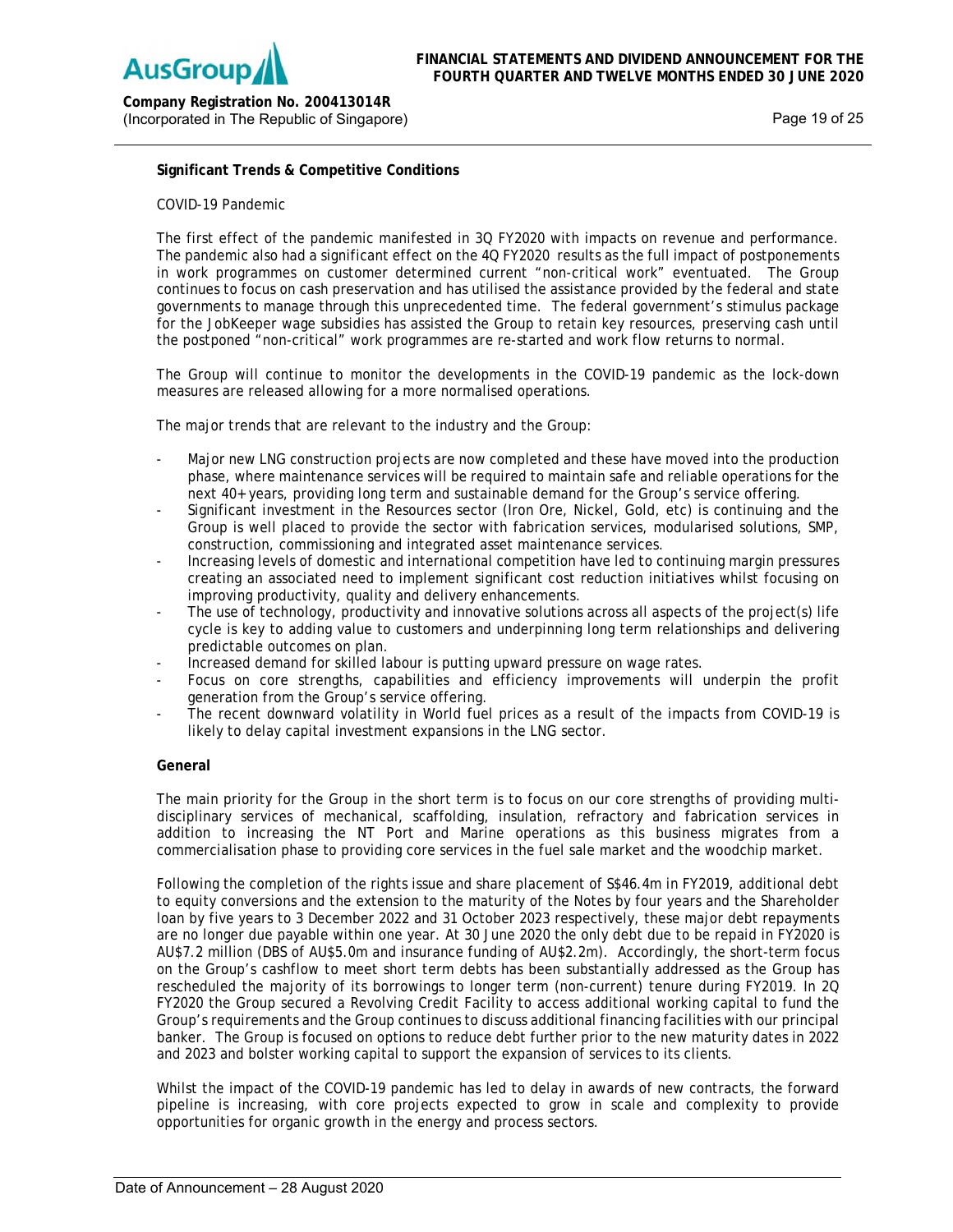

**Company Registration No. 200413014R** (Incorporated in The Republic of Singapore) example 20 of 25

# **11. Dividend**

*(a) Current Financial Period Reported On* Any dividend declared for the current financial period reported on?

None due to the working capital requirements of the Group.

*(b) Corresponding Period of the Immediately Preceding Financial Year*  Any dividend declared for the corresponding period of the immediately preceding financial year? None.

*(c) Date payable*  Not applicable.

 **(***d) Books closure date* Not applicable.

**12. If no dividend has been declared/recommended, a statement to that effect and the reason (s) for the decision**

 No dividend has been declared or recommended as the terms of the Company's notes prevent the Company from paying dividends.

**13**. **IPT Mandate** 

There were no IPT transactions for the period.

**14. Confirmation that the issuer has procured undertakings from all of its directors and executive officers (in the format set out in Appendix 7.7) under Rule 720(1).** 

The Company hereby confirms that it has procured undertakings from all of its directors and executive officers under Rule 720(1) of the Listing Manual.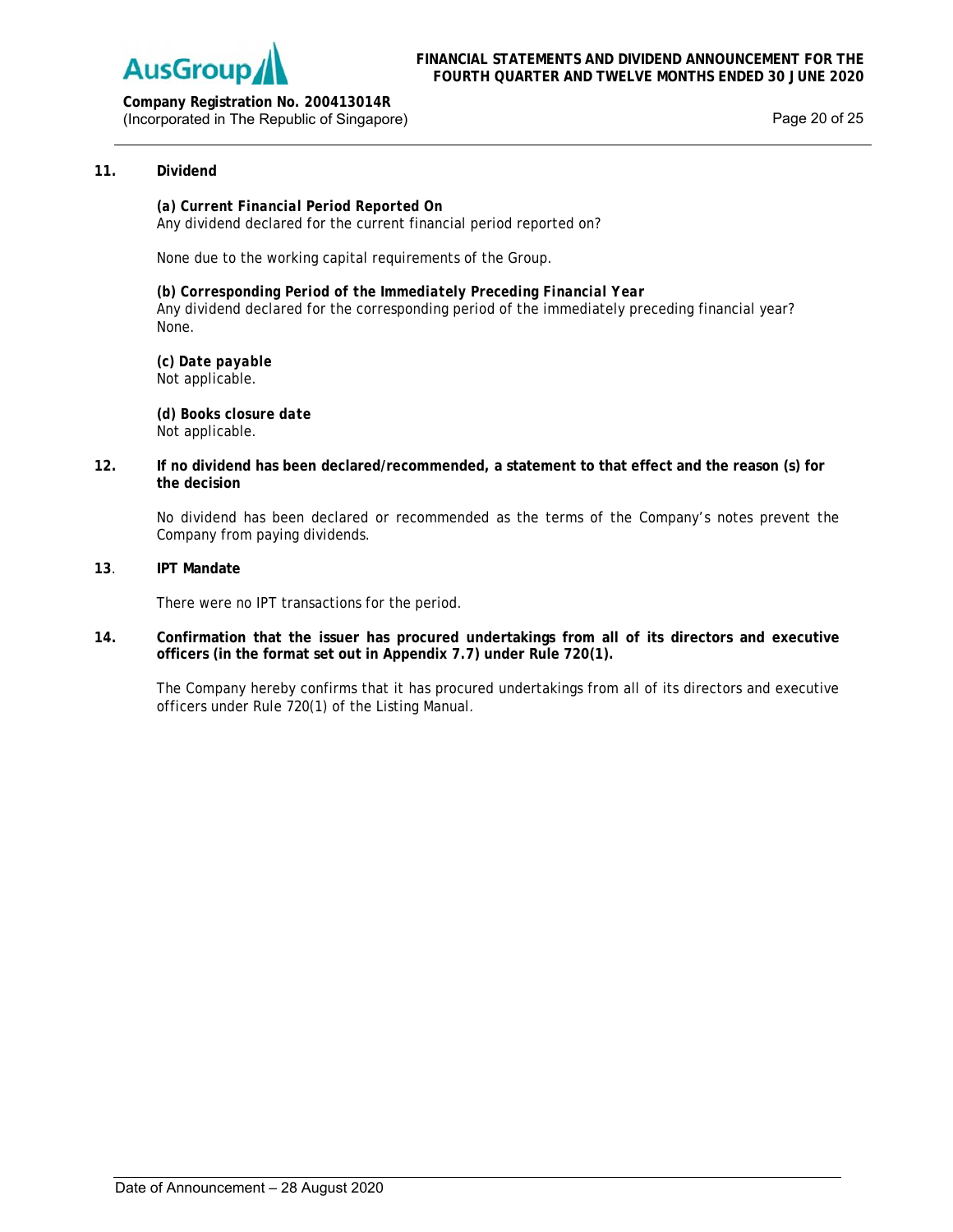

# **PART II - ADDITIONAL INFORMATION REQUIRED FOR FULL YEAR ANNOUNCEMENT**

**15. Segmented revenue and results for business or geographical segments (of the group) in the form presented in the issuer's most recently audited annual financial statements, with comparative information for the immediately preceding year** 

|                                                                                   |          |                        | Fabrication &            | *Fabrication &  |             |                |             |          |
|-----------------------------------------------------------------------------------|----------|------------------------|--------------------------|-----------------|-------------|----------------|-------------|----------|
| 2020                                                                              |          |                        | Manufacturing -          | Manufacturing - | Maintenance | *Port & Marine | Corporate / |          |
|                                                                                   | Projects | <b>Access Services</b> | Australia                | Singapore       | Services    | Services       | Unallocated | Total    |
|                                                                                   | AU\$'000 | AU\$'000               | AU\$'000                 | AU\$'000        | AU\$'000    | AU\$'000       | AU\$'000    | AU\$'000 |
| <b>REVENUE</b>                                                                    |          |                        |                          |                 |             |                |             |          |
| Revenue from external customers                                                   | 71,439   | 25,955                 | 37,864                   |                 | 122,752     | 4,779          |             | 262,789  |
| <b>RESULTS</b>                                                                    |          |                        |                          |                 |             |                |             |          |
| Adjusted EBITDA and impairment                                                    | 2,893    | 4,538                  | 388                      | 4,606           | 6,710       | (3, 362)       | (9, 112)    | 6,661    |
| Depreciation and amortisation                                                     | (23)     | (2, 545)               | (1,030)                  |                 |             | (3,653)        | (1, 539)    | (8, 790) |
| Interest income                                                                   | 3        |                        |                          |                 |             |                | 91          | 95       |
| Finance cost                                                                      | (1)      | (46)                   | (102)                    |                 |             | (4, 183)       | (1, 459)    | (5, 791) |
| Impairment losses                                                                 | (10)     | (484)                  | $\overline{\phantom{a}}$ |                 | (322)       | (49)           | (35)        | (900)    |
| Profit/(loss) before tax                                                          | 2,862    | 1,464                  | (744)                    | 4,606           | 6,388       | (11, 247)      | (12,054)    | (8, 725) |
| <b>ASSETS</b>                                                                     |          |                        |                          |                 |             |                |             |          |
| Reportable segment assets                                                         | 6,106    | 33,002                 | 17,715                   |                 | 17,018      | 103,183        | 28,896      | 205,920  |
| Additions to non-current assets (other than financial<br>assets and deferred tax) |          | 867                    | 300                      |                 | 463         |                | 533         | 2,163    |
| <b>LIABILITIES</b>                                                                |          |                        |                          |                 |             |                |             |          |
| Reportable segment liabilities                                                    | 776      | 3,716                  | 4,398                    |                 | 3,009       | 21,087         | 88,050      | 121,036  |

\*The Company has deregistered/struck off subsidiaries that are dormant during the year, refer to note 5 for further details.

| Geographical segments |          |       |                       |       |                           |       |
|-----------------------|----------|-------|-----------------------|-------|---------------------------|-------|
| 2020                  | Revenue  |       | <b>Segment Assets</b> |       | <b>Non-current Assets</b> |       |
|                       | AU\$'000 | %     | AU\$'000              | %     | AU\$'000                  | %     |
| Australia             | 258,708  | 98.5% | 199.816               | 97.0% | 135.585                   | 97.4% |
| Singapore             | 893      | 0.3%  | 3.741                 | 1.8%  | 3.687                     | 2.6%  |
| Thailand              | 3.188    | 1.2%  | 813                   | 0.4%  | 14                        | 0.0%  |
| Malaysia              |          | 0.0%  | 1.550                 | 0.8%  | ٠                         | 0.0%  |
|                       | 262,789  |       | 205,920               |       | 139,286                   |       |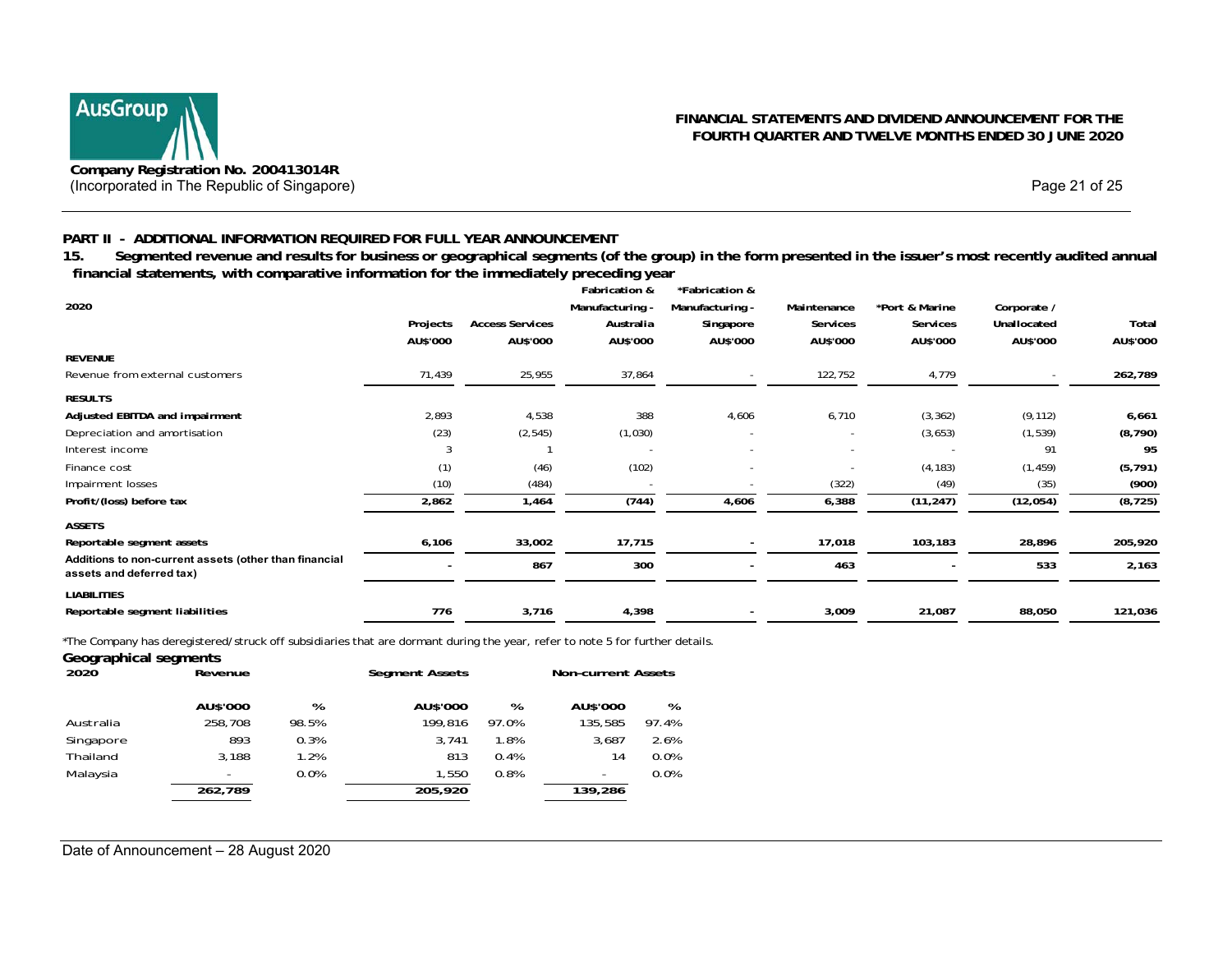# **AusGroup Company Registration No. 200413014R**  (Incorporated in The Republic of Singapore) and the extra set of 25 and 25 of 25 and 22 of 25 and 25 and 25 of 25 and 25 and 25 of 25 and 25 of 25 and 25 of 25 and 26 of 25 and 26 and 27 of 25 and 27 of 25 and 27 of 25 and

# **FINANCIAL STATEMENTS AND DIVIDEND ANNOUNCEMENT FOR THE FOURTH QUARTER AND TWELVE MONTHS ENDED 30 JUNE 2020**

| 2019                                                                                                                       |                      |                                    | Fabrication &<br>Manufacturing - | *Fabrication &<br>Manufacturing - | Maintenance          | *Port & Marine       | Corporate /             |                   |
|----------------------------------------------------------------------------------------------------------------------------|----------------------|------------------------------------|----------------------------------|-----------------------------------|----------------------|----------------------|-------------------------|-------------------|
|                                                                                                                            | Projects<br>AU\$'000 | <b>Access Services</b><br>AU\$'000 | Australia<br>AU\$'000            | Singapore<br>AU\$'000             | Services<br>AU\$'000 | Services<br>AU\$'000 | Unallocated<br>AU\$'000 | Total<br>AU\$'000 |
| <b>REVENUE</b>                                                                                                             |                      |                                    |                                  |                                   |                      |                      |                         |                   |
| Revenue from external customers                                                                                            | 90,746               | 95,212                             | 11,301                           |                                   | 83,745               | 5,246                |                         | 286,250           |
| <b>RESULTS</b>                                                                                                             |                      |                                    |                                  |                                   |                      |                      |                         |                   |
| Adjusted EBITDA and impairment                                                                                             | (3, 657)             | 27,608                             | (1, 417)                         |                                   | 5,275                | (3,688)              | (9, 132)                | 14,996            |
| Depreciation and amortisation                                                                                              |                      | (2, 892)                           | (685)                            |                                   |                      | (2,627)              | (576)                   | (6, 780)          |
| Interest income                                                                                                            | 71                   |                                    |                                  |                                   |                      |                      | 281                     | 354               |
| Finance cost / (income)                                                                                                    |                      | 2,039                              |                                  |                                   |                      | (6, 550)             | 2,940                   | (1, 564)          |
| Impairment losses                                                                                                          | (4,000)              | (7)                                | (11)                             |                                   | (301)                | (16)                 |                         | (4, 335)          |
| Net gain on partial debt restructure                                                                                       |                      |                                    |                                  |                                   |                      |                      | 854                     | 854               |
| Profit/(loss) before tax                                                                                                   | (7, 579)             | 26,750                             | (2, 113)                         |                                   | 4,974                | (12, 881)            | (5,633)                 | 3,525             |
| <b>ASSETS</b>                                                                                                              |                      |                                    |                                  |                                   |                      |                      |                         |                   |
| Reportable segment assets                                                                                                  | 5,159                | 38,594                             | 17,219                           | 952                               | 33,375               | 93,966               | 29,716                  | 218,981           |
| Additions to non-current assets (other than financial<br>assets and deferred tax)                                          |                      | 212                                | 909                              |                                   |                      | 12,282               | 655                     | 14,058            |
| <b>LIABILITIES</b>                                                                                                         |                      |                                    |                                  |                                   |                      |                      |                         |                   |
| Reportable segment liabilities                                                                                             | 5,831                | 11,476                             | 1,832                            | 34                                | 5,387                | 926                  | 95,578                  | 121,064           |
| *The Company has deregistered/struck off subsidiaries that are dormant during FY2020, refer to note 5 for further details. |                      |                                    |                                  |                                   |                      |                      |                         |                   |

#### **Geographical segments**

| 2019      | Revenue  | <b>Segment Assets</b> |          |       | <b>Non-current Assets</b> |       |  |
|-----------|----------|-----------------------|----------|-------|---------------------------|-------|--|
|           | AU\$'000 | %                     | AU\$'000 | %     | AU\$'000                  | %     |  |
| Australia | 284.802  | 99.5%                 | 206.619  | 94.5% | 125.786                   | 96.6% |  |
| Singapore | -        | 0.0%                  | 9.434    | 4.4%  | 4.353                     | 3.3%  |  |
| Thailand  | 568      | 0.2%                  | 663      | 0.1%  | 60                        | 0.1%  |  |
| Malaysia  | 880      | 0.3%                  | 2.265    | 1.0%  |                           |       |  |
|           | 286,250  |                       | 218,981  |       | 130,199                   |       |  |

The Group's wholly-owned Australian entities have implemented the tax consolidation legislation. As a consequence, the entities are taxed as a single entity and deferred tax assets and liabilities of these entities are set off in the consolidated financial statements. The deferred tax assets and liabilities relate to the tax consolidated group as a whole and are not treated as assets and liabilities belonging to the individual segments but as unallocated assets and liabilities.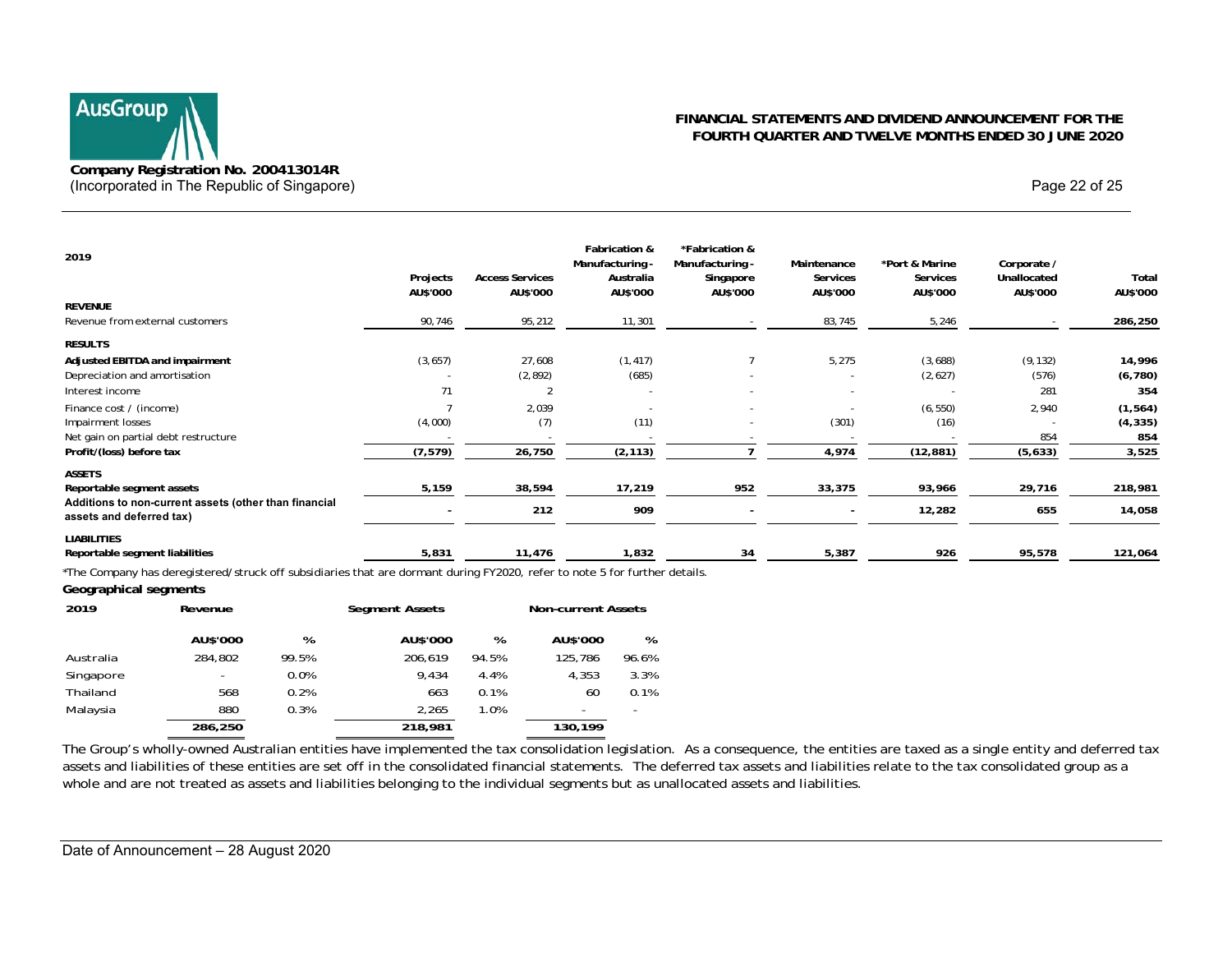

Page 23 of 25

# **Basis for segments**

Management has determined the operating segments based on the reports reviewed by the Senior Management Team that are used to make strategic decisions.

The Senior Management Team considers the business from both a business segment and geographic perspective. Geographically, management monitors the business in the four primary geographic areas: Australia, Singapore, Thailand and Malaysia. Geographic locations provide a range of products and services through fabrication, construction, maintenance, scaffolding and rope access and port & marine services. Inter-segment revenue transactions are performed on an arms-length basis and eliminated on consolidation. Other services included within the Group are investment holding and the provision of support services. The results of these operations are included in the "others / corporate" column. The Senior Management Team assesses the performance of the operating segment based on a measure of earnings before interest, tax, depreciation, amortisation and impairment ("adjusted EBITDA and impairment").

## **Segment assets reconciliation**

Reportable segments' assets are reconciled to total assets as follows:

|                                        | 2020     | 2019     |
|----------------------------------------|----------|----------|
|                                        | AU\$'000 | AU\$'000 |
| Segment assets for reportable segments | 177,024  | 189,265  |
| Unallowated:                           |          |          |
| Cash and cash equivalents              | 21,566   | 15,578   |
| Other receivables and prepayments      | 4,650    | 11,330   |
| Property, plant and equipment          | 1,834    | 1,488    |
| Intangible asset                       | 846      | 1,320    |
| Total assets                           | 205,920  | 218,981  |

The amounts provided to the Senior Management Team with respect to total assets is measured in a manner consistent with that of the financial statements. For the purposes of monitoring segment performance and allocating resources between segments, the Senior Management Team monitors the property, plant and equipment, intangible assets, inventories and receivables attributable to each segment.

## **Segment liabilities reconciliation**

Reportable segments' liabilities are reconciled to total liabilities as follows:

|                                                        | 2020     | 2019     |
|--------------------------------------------------------|----------|----------|
|                                                        | AU\$'000 | AU\$'000 |
| Segment liabilities for reportable segments            | 32.986   | 25,486   |
| Unallocated:                                           |          |          |
| Trade payables                                         | 1,531    | 6,178    |
| Other payables                                         | 5,973    | 8,783    |
| <b>Borrowings</b>                                      | 75,396   | 74,916   |
| Lease liabilities - SFRS(I) 16 (Note 5)                | 1.768    |          |
| Accruals for other liabilities and charges             | 2,651    | 4.114    |
| Deferred tax liabilities and current tax payable       |          |          |
| (including set off of deferred tax pursuant to set-off | 731      | 1,587    |
| provisions)                                            |          |          |
| <b>Total liabilities</b>                               | 121,036  | 121.064  |

The amounts provided to the Senior Management Team with respect to total liabilities are measured in a manner consistent with that of the financial statements. For the purposes of monitoring segment performance and allocating resources between segments, the Senior Management Team monitors the trade payables, other payables, borrowings and accruals attributable to each segment.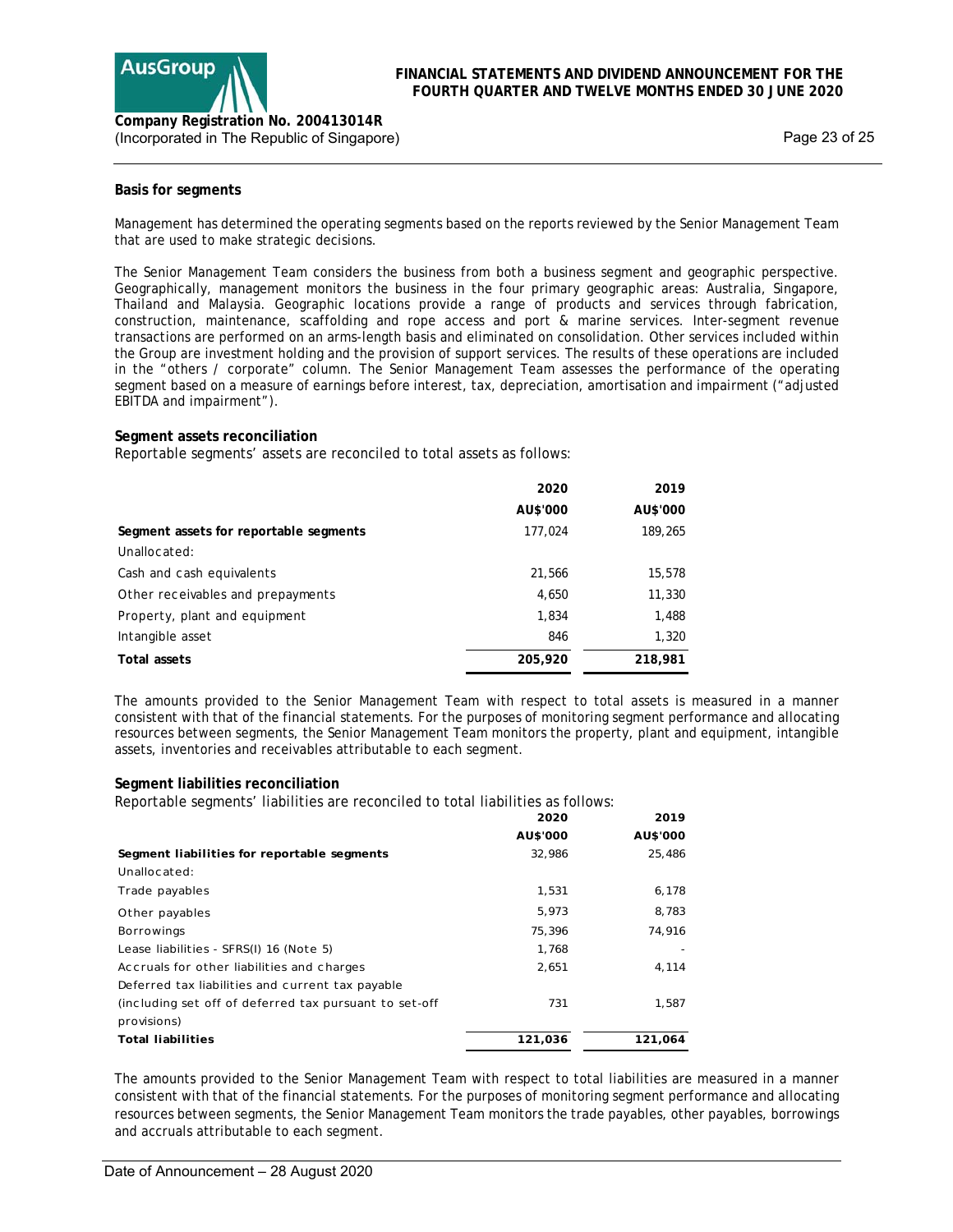

# **16. In the review of performance, the factors leading to any material changes in contributions to turnover and earnings by the business or geographical segments**

For the year ended 30 June 2020 the Projects and Access Services segments contributed 37.1% (FY2019: 65.0%) of the Group's revenue, Fabrication and Manufacturing segment contribution was 14.4% (FY2019: 3.9%), Maintenance Services contributed 46.7% (FY2019: 29.3%) and Port & Marine Services contributed 1.8% (FY2019: 1.8%) of the Group's revenue.

Australian revenue accounted for 98.4% of Group revenue (FY2019: 99%) whilst Singapore, Thailand and Malaysia made up the remaining 1.6% (FY2019: 1%).

The Projects and Access Services (including scaffolding and access services provided by MAS) segments along with Maintenance Services had strong contributions for FY2020 revenue of AU\$97.4 million (FY 2019 AU\$185.9 million) and AU\$122.8 million (FY 2019 AU\$83.7 million) respectively. The diversification of revenue towards long term maintenance contracts continues with an increase of AU\$39.1million from the maintenance sector in FY 2020 compared to FY 2019.

The Port & Marine Services business unit has made a contribution to revenue in FY2020, following the commercialisation of port services, however this result was offset by the additional operating and finance costs attributable to the Port Melville development.

# **17. A breakdown of revenue as follows:**

|                                                  | FY 2020   | FY 2019  | % increase   |
|--------------------------------------------------|-----------|----------|--------------|
| For continuing operations                        | AU\$'000  | AU\$'000 | / (decrease) |
| Revenue reported for first half year             | 158,733   | 144,887  | 10%          |
| Net profit after tax for first half year         | 774       | 1,804    | -57%         |
| Revenue reported for second half year            | 104.056   | 141,363  | -26%         |
| Net (loss)/profit after tax for second half year | (14, 356) | 158      | N.M.         |
| For discontinued operations                      |           |          |              |
| Net profit after tax for first half year         | 14        | 453      | -97%         |
| Net profit/(loss) after tax for second half year | 3.926     | (116)    | N.M.         |

## **18. A breakdown of the total annual dividend (in dollar value) for the issuer's latest full year and its previous full year**

|                                                                   | FY2020<br>Proposed | FY2019<br>Paid |
|-------------------------------------------------------------------|--------------------|----------------|
| Final one-tier tax exempt dividend on ordinary shares (S\$'000)   | Nil                | Nil            |
| Special one-tier tax exempt dividend on ordinary shares (S\$'000) | Nil                | Nil            |

## **19. Person occupying managerial position**

The Company confirms that there is no such person occupying a managerial position in the Company and its subsidiaries who is a relative of a director or chief executive officer or substantial shareholder of the issuer pursuant to Rule 704 (13).